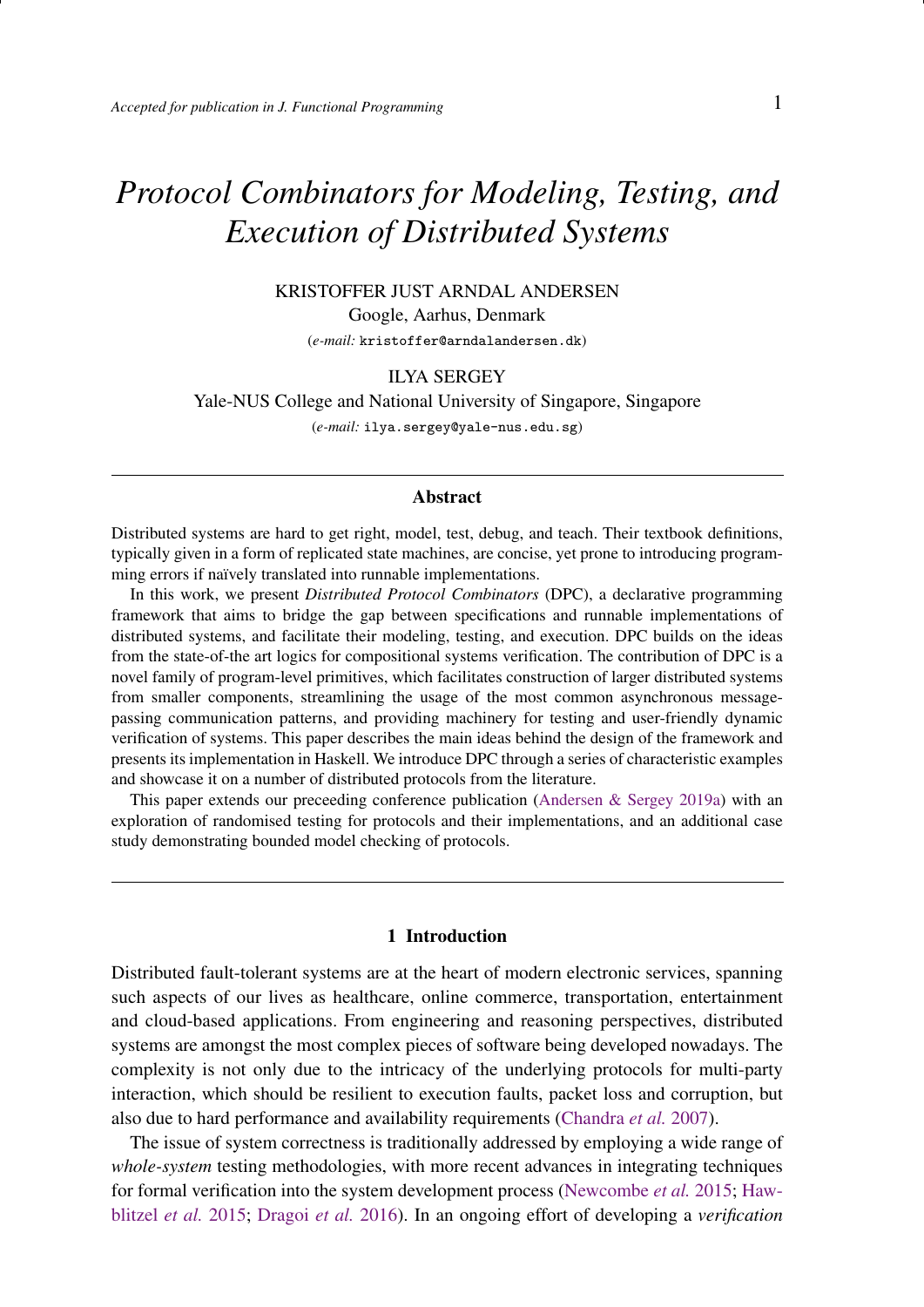methodology enabling the *reuse* of formal proofs about distributed systems in the context of an open world, the DISEL logic, built on top of the Coq proof assistant [\(Coq Develop](#page-26-4)[ment Team](#page-26-4) [2020\)](#page-26-4), has been proposed as the first framework for mechanised verification of distributed systems, enabling modular proofs about protocol composition [\(Wilcox](#page-28-0) *et al.* [2017;](#page-28-0) [Sergey](#page-28-1) *et al.* [2018\)](#page-28-1).

The main construction of DISEL is a *distributed protocol*  $\mathcal{P}$ —an operationally described replicated *state-transition system* (STS), which captures the shape of the state of each node in the system, as well as what it *can* or *cannot* do at any moment, depending on its state. Even though a protocol  $\mathscr P$  is not an executable program and cannot be immediately run, one can still use it as an *executable specification* of the system, in order to prove the system's intrinsic properties. For instance, reasoning at the level of a protocol, one can establish that a property *I* : System State  $\rightarrow$  Prop is an inductive invariant *wrt*. a protocol  $\mathscr{P}$ .<sup>[1](#page-1-0)</sup> A somewhat simplified main judgement of DISEL,  $\mathscr{P} \vdash c$ , asserts that an actual system implementation  $c$  will *not* violate the operational specification of  $\mathscr P$ . Therefore, if this holds, one can infer that any execution of a program  $c$ , will not violate the property *I*, proved for protocol  $\mathscr{P}$ . DISEL also features a full-blown program logic, implemented as a Hoare Type Theory [\(Nanevski](#page-27-1) *et al.* [2008\)](#page-27-1), which allows one to ascribe pre- and post-conditions to distributed programs, enforcing them via Coq's dependent types, at the expense of frequently requiring the user to write lengthy proof scripts.

While expressive enough to implement and verify, for instance, a crash-recovery service on top of a Two-Phase Commit [\(Sergey](#page-28-1) *et al.* [2018\)](#page-28-1), unfortunately, DISEL, as a systems *implementation* tool, is far from being user-friendly, and is not immediately applicable for rapid prototyping of composite distributed systems, their testing and debugging. Neither can one use it for teaching without assuming students' knowledge of Coq and Separation Logic [\(O'Hearn](#page-27-2) *et al.* [2001\)](#page-27-2). Furthermore, system implementations in DISEL must be encoded in terms of low-level send/receive primitive, obscuring the high-level protocol design.

In this work, we give a practical spin to DISEL's main idea—disentangling protocol *specifications* from runnable, possibly highly optimised, systems *implementations*, making the following contributions:

- We distil a number of high-level distributed interaction patterns, which are common in practical system implementations, and capture them in a form of a novel family of *Distributed Protocol Combinators* (DPC)—a set of versatile higher-order programming primitives. DPC allow one to implement systems concisely, while still being able to benefit from protocol-based specifications for the sake of testing and specification-aware debugging.
- We implement DPC in Haskell, providing a set of specification and implementation primitives, parameterised by a monadic interface, which allow for multiple interpretations of protocol-oriented distributed implementations.
- We provide a rich toolset for testing, running, and visual debugging of systems implemented via DPC:

<span id="page-1-0"></span> $<sup>1</sup>$  Examples of such properties include global-systems invariants, used, in particular, to reason about</sup> the whole system reaching a consensus (Pîrlea & Sergey [2018;](#page-27-3) [van Renesse & Altinbuken](#page-28-2) [2015\)](#page-28-2).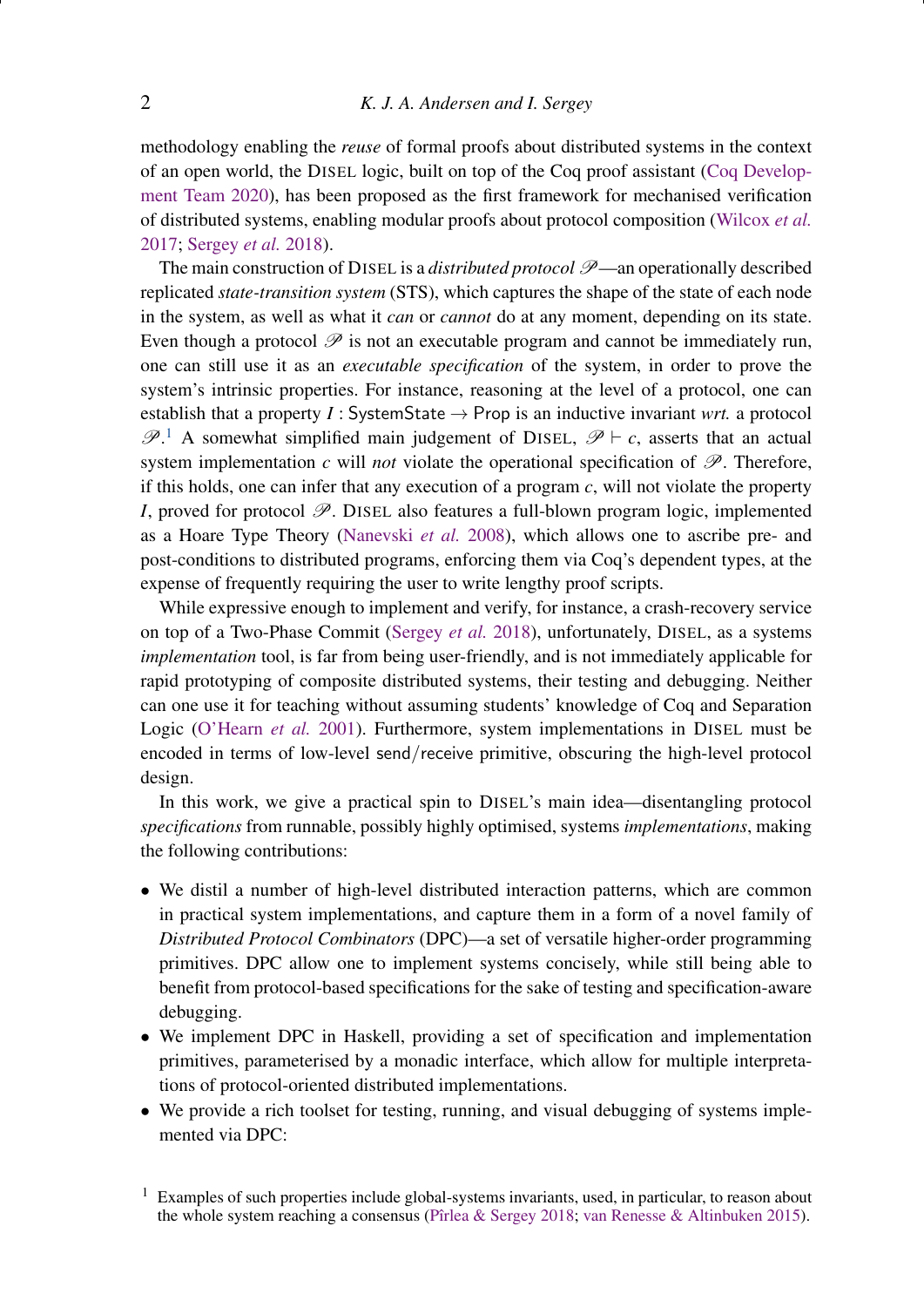- visual exploration tools for tracing protocol execution.
- tools for guided random execution of *implementations*, enabling testing implementations against their protocol specifications as properties in the sense of Claessen  $\&$ [Hughes](#page-26-5) [\(2011\)](#page-26-5).
- a language for expressing protocol invariants, and tools for checking them on the (bounded) state space of the protocol.
- We showcase DPC on a variety of distributed systems, ranging from a simple RPC-based cloud calculator and its variations, to distributed locking [\(Kleppmann](#page-27-4) [2016\)](#page-27-4), Two-Phase Commit [\(Gray](#page-26-6) [1978\)](#page-26-6), and Paxos consensus [\(Lamport](#page-27-5) [1998,](#page-27-5) [2001\)](#page-27-6).

#### 2 Specifying and Implementing Systems with DPC

In this work, we focus on message-passing asynchronous distributed systems, where each node maintains its internal state while interacting with others by means of sending and receiving messages. That is, the messages, which can be sent and received at any moment, with arbitrary delays, drops, and rearrangements, are the only medium of communication between the nodes. DPC takes the common approach of thinking of message-passing systems as shared-memory systems, in which each message in transit is allocated in a virtual shared "message soup", where it lingers until it is delivered to the recipient [\(Sergey](#page-28-1) *[et al.](#page-28-1)* [2018;](#page-28-1) [Wilcox](#page-28-3) *et al.* [2015\)](#page-28-3).

The exact implementation of the *per-node* internal state might differ from one node to another, as it is virtually unobservable by other participants of the system. However, in order for the whole system to function correctly, it is required that each node's behaviour would be at least coherent with some notion of *abstract state*, which is used to describe the interaction protocol.

In the remainder of this section, we will build an intuition of designing a system "topdown". We will start from its specification in terms of a protocol that defines the abstract state and governs the message-passing discipline, going all the way down to the implementation that defines the state concretely and possibly combines several protocols together. For this, we use a standard example of a distributed calculator.

#### *2.1 Describing Distributed Interaction*

<span id="page-2-0"></span>In a simple cloud calculator, a node takes one of two possible roles: that of a *client* or that of a *server*. A client may send a request along with data to be acted upon to the server (*e.g.*, a list of numbers [3, 100, 20] to compute the sum of), and the server in turn responds with



the result of the computation, as shown on the diagram on the right. For uniformity of implementation, all message payloads, including the response of the server, are lists of integers. Notice that this description does not restrict  $e.g.,$  the order in which a server must process incoming requests from the clients, leaving a lot of room for potential optimisations on the implementation side.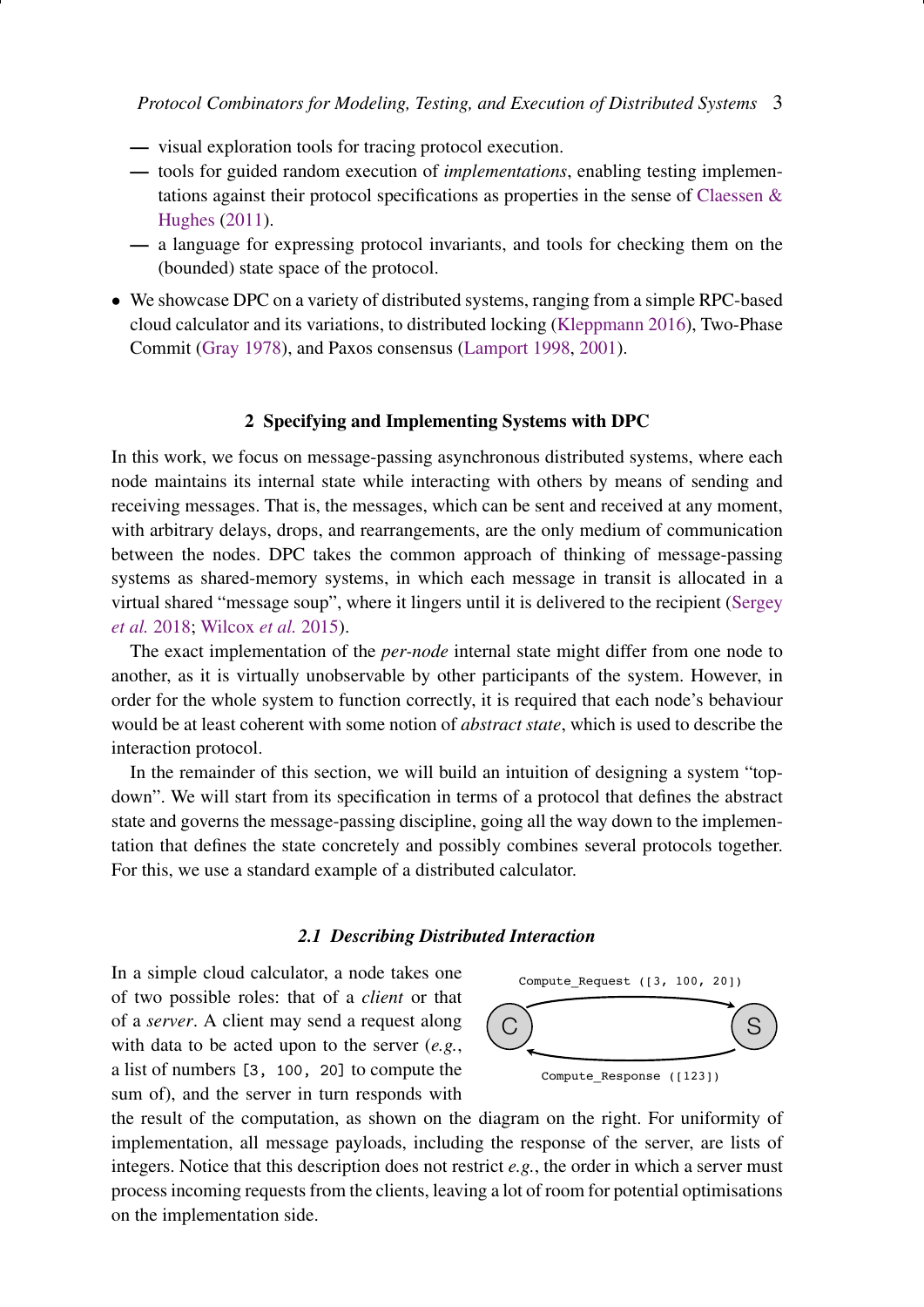<span id="page-3-1"></span>

Fig. 1: State transitions for a client (a) and a server (b) in the calculator protocol.

In order to capture the behavioural contract describing the interaction between clients and servers, we need to be able to outlaw some unwelcome communication scenarios. For instance, in our examples, it would be out of protocol for the server to respond with a wrong answer (in general an issue of safety) or to the wrong client (in general an issue of security). A convenient way to restrict the communication rules between distributed parties is by introducing the *abstract state* describing specific "life stages" of a client and a server, as well as associated messages that trigger changes in this state—altogether forming an STS, a well-known way to abstractly describe and reason about distributed protocols [\(Lampson](#page-27-7) [1996;](#page-27-7) [Lamport & Schneider](#page-27-8) [1985\)](#page-27-8).

Let us now describe our calculator protocol as a collection of coordinated transition systems. The client's part in the protocol originates in a state ClientInit containing the input it is going to send to the server, as well as the server's identity. From this state, it can send a message to server S with the payload [3, 100, 20]. It then must wait, in a blocking state, for a response from the server.[2](#page-3-0) Upon having received the message, the client proceeds to a third and final state, ClientDone. From here, no more transitions are possible, and the client's role in the protocol is completed. A schematic outline of the client protocol is depicted in Fig. [1](#page-3-1) (a).

In our simplified scenario, the protocol for the server  $(Fig. 1, (b))$  $(Fig. 1, (b))$  $(Fig. 1, (b))$  can be captured by just one state, ServerReady, so that receiving the request and responding to it with a correct result is observed as "atomic" by other parties, and hence, is denoted by a single composite transition. Even though, technically, the server performs two actions (a receive then a send), it is convenient to think of this sequence as of an atomic one, which is the common perception of remote procedure calls. In other words, at the specification level, the server immediately reacts to the request by sending a response.

Notice that the protocol places no demands on the number of clients, servers or unrelated nodes in the network, nor does it restrict the number of instances of the protocol are running in a given network. The specification is "local" to the parties involved (which in general can number arbitrarily many).

This "request/respond" communication pattern is so common in distributed programming that it is worth making explicit. We will refer to this pattern as a pure *remote proce-*

<span id="page-3-0"></span><sup>2</sup> Remember that this is a specification-level blocking, the implementation can actually do something useful in the same time, just not (observably) related to this protocol!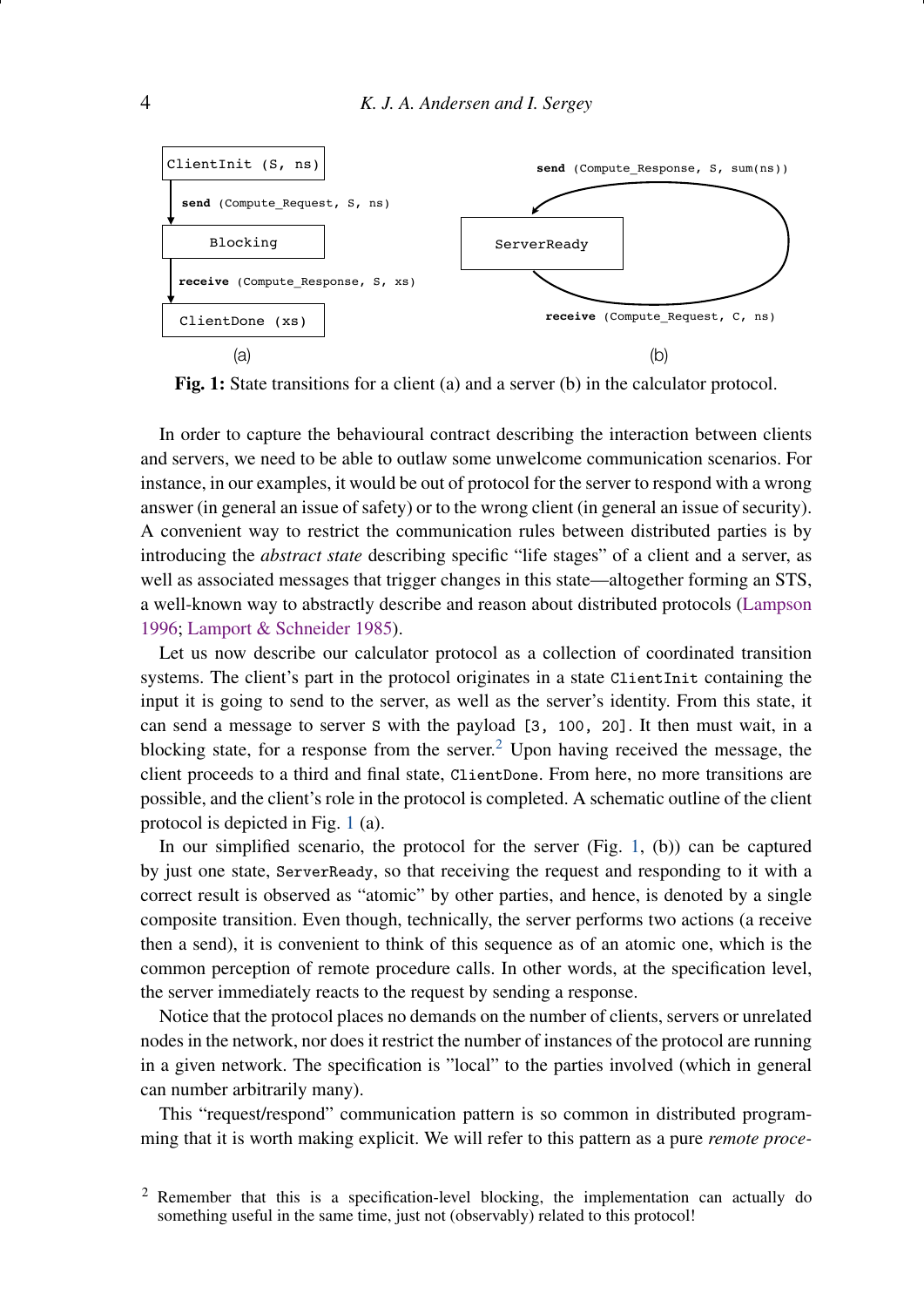*dure call* (RPC) and take it as our first combinator for protocol-based implementation of distributed systems.

# *2.2 Specifying the Protocol*

<span id="page-4-3"></span>We can capture the RPC-shaped communication in DPC by first enumerating all possible states of nodes in the protocol in a single data type. For the calculator, the states can be directly translated from the description above to the following Haskell data type:

data  $S =$  ClientInit NodeID [Int] | ClientDone [Int] | ServerReady

NodeID is a type synonym for Int, but any type with equality would serve. ClientInit contains the name of the server and the list to sum. ClientDone contains the response from the server. $3$  Next, we describe the only kind of exchange that takes place in a network of clients and servers communicating by following the RPC discipline. We do so by specifying when a client can produce a request in a protocol, and how the server computes the response, as we will shortly do in code. Perhaps, a bit surprisingly, no more information is needed, as the pattern dictates that clients await responses from servers, and the server responds immediately. This is the reason why we need only enumerate two states for the client, eliding the one for blocking, as per Fig.  $1$  (a): the framework adds the third during execution by wrapping the states in a type with an additional Blocking constructor.<sup>[4](#page-4-1)</sup> The following definition of compute outlines the specification of the protocol's STSs:

```
compute :: Alternative f \Rightarrow ([Int] \rightarrow Int) \rightarrow Protlet f Scompute h = RPC "compute" clientStep serverStep
  where
     clientStep :: S \rightarrow f (NodeID, [Int], S)
     clientStep s = case s ofClientInit server args \rightarrow pure (server, args, ClientDone)
       \Box \rightarrow empty
     serverStep :: [Int] \rightarrow S \rightarrow f ([Int], S)
     serverStep args s = case s ofServerReady \rightarrow pure ([h args], ServerReady)
       \overline{\phantom{a}} \rightarrow empty
```
As per its type, compute takes a client-provided function of type  $[Int] \rightarrow Int$ , which is used by the server to perform calculations. The result of compute is of type Protlet f S, where S is the data type of our STS states defined just above and f is a type-former encapsulating possible non-determinism in a protocol specification. This is is a standard pattern for programming "with effects" in the pure fragment of Haskell. Later constructions will make integral use of non-determinism to, *e.g.*, decide on the next transition depending on the external inputs, and the parameter f serves to restrict what notion of non-determinism is used in the definition of protocols.<sup>[5](#page-4-2)</sup> For now, the result of compute is entirely deterministic,

<span id="page-4-0"></span> $3\degree$  One could argue that the client and server states don't have to belong to the same type. However, having experimented with different options, we found it easier to define all states of the same protocol as instances of the same data type. The alternative would increase the implementation overhead when combining parts of the protocol.

<span id="page-4-1"></span><sup>4</sup> See the discussion of executing specification in Section [3.](#page-14-0)

<span id="page-4-2"></span> $5$  One can think of any protocol, whose diagram has a fork, as non-deterministic.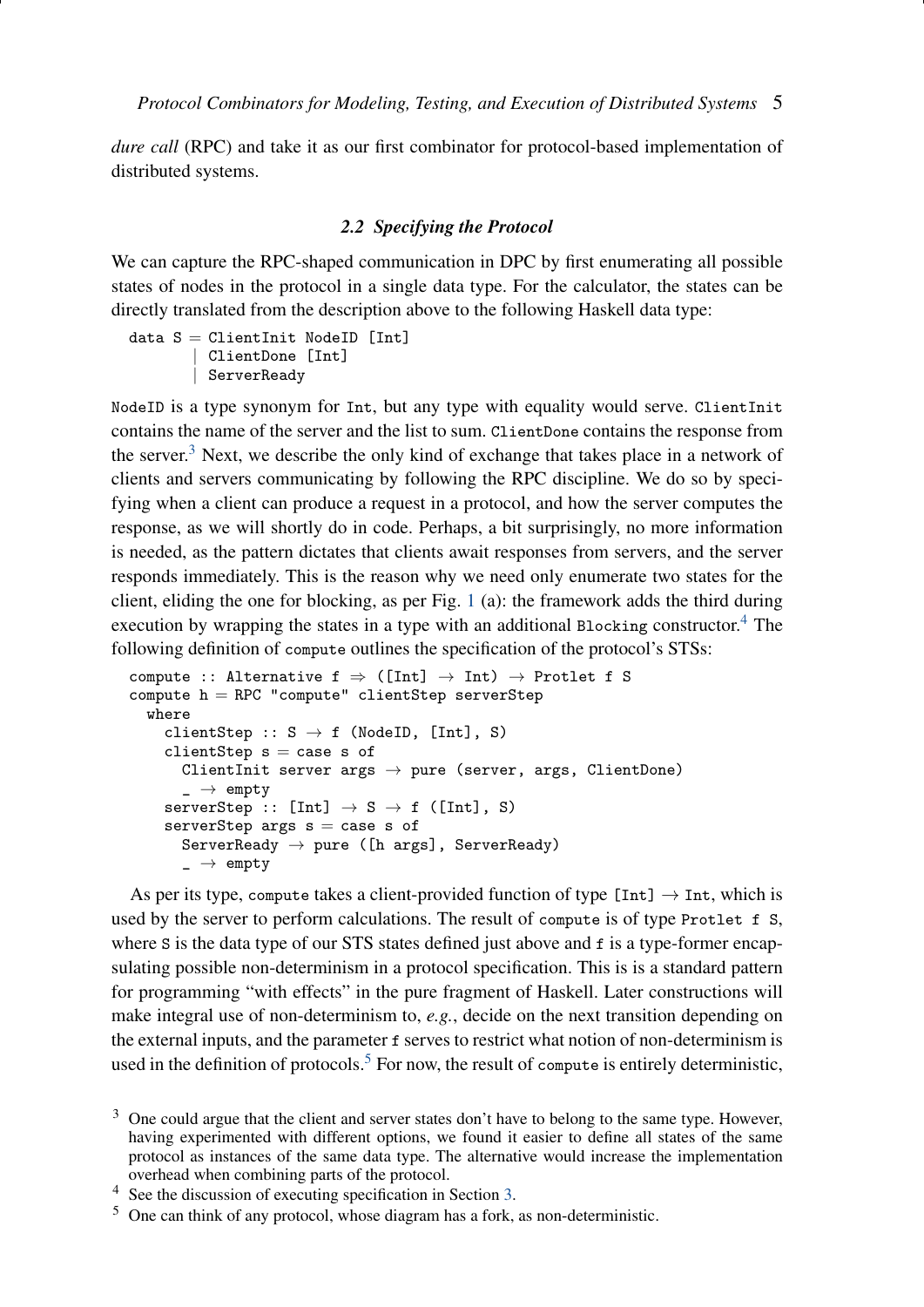but must still be "wrapped" in the constructors of the non-deterministic effect, here pure and empty indicating a single result and the absence of results, respectively.

*Protlets* (*aka* "small protocols") are the main building blocks of our framework. Complex protocols from literature decompose into interactions shaped as RPCs, notifications, *etc*, and we manage to capture all of them in protlets. Simply put, for every arrow in a diagram of the network indicating a communication channel, the protocol has a protlet detailing the exchanges occurring across that channel. A distributed protocol can be thought of as a family of protlets, each of which corresponds to a logically independent piece of functionality and can be captured by a fixed interaction pattern between nodes. In a system, each node can act according to one or more protlets, executing the logic corresponding to them sequentially, or in parallel. For this example, there is just the one exchange of messages, so a single protlet makes for the complete protocol description.

Our framework provides several constructors to build protlets from the data type description for the protocol state space and the operational semantics of its transitions. In the example above, RPC is a data constructor, which encodes the protlet logic by means of two functions. Its first argument, clientStep, prescribes that from ClientInit state, a node can send args to node server, and the response payload is later wrapped via ClientDone to form the successor state. The second argument, serverStep, says that the state ServerReady can serve a request in one step: receiving args and responding with f args in a singleton list, continuing in the same state. We have now completely captured the above intuitions and transition system of the calculator in less than ten lines of Haskell.

#### *2.3 Executing the Specification*

<span id="page-5-0"></span>The immediate benefits of having an executable operational specification of a protocol is to be able to run it, locally and without needing full deployment across a network, ensuring that it satisfies basic sanity checks and more complex invariants.

The execution model for protlets is a small-step operational semantics, with the granularity of transitions being that of the involved protlets. We take as machine configurations the entire network of nodes and their abstract states.

In case several protlets of a similar shape are involved (*e.g.*, a node is involved in two or more RPCs—see our Case Study of a Two Phase Commit protocol in Case Study [4.3\)](#page-20-0), we distinguish them by introducing protlet labels, a solution that is standard for program logics for concurrency [\(Sergey](#page-28-4) *et al.* [2016;](#page-28-4) [Dinsdale-Young](#page-26-7) *et al.* [2010\)](#page-26-7). A label is a *name* associated with each protlet instance associated with a node. This solves an implementation detail of maintaining state across several instances of the same protlet over time, local to a node: pure, functional programming cannot discern two structurally equal instances of a protlet unless named. Additionally, having introduced protlet labels to logically partition the local state of each node along the protlet instance space, we can also share the naming across nodes to split the global state into views of each, complete protocol instance. We represent this operational machine configuration as the datatype SpecNetwork, which is an instantiation of an abstract structure of a network state NetworkState, representing the global environment and a local state for each node in the network. The generality allows code reuse across the framework. For execution, the global environment is a protocol specification for each instance label. The per-node state consists of a protlet state for each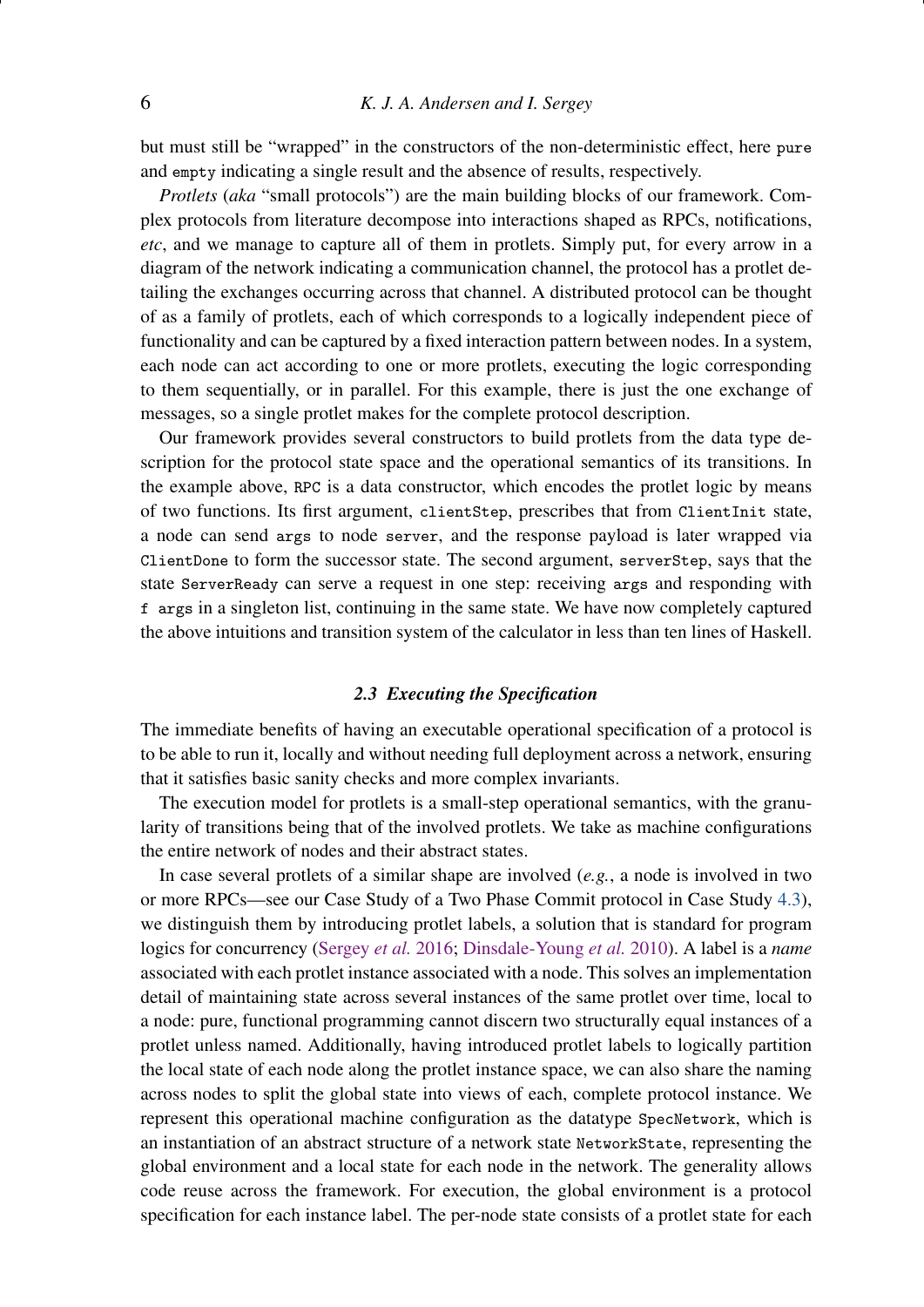protocol instance, and a message queue. The intention is that the operational semantics updates the state of just one protlet of one node at a time.

```
data NetworkState global local = NetworkState {
    _globalState :: global,
    _localStates :: Map NodeID local
  }
type SpecNetwork f s =
  NetworkState (Map Label [Protlet f s])
               (Map Label (NodeState s), [Message])
```
The following describes a network for the calculator protocol with two nodes (identified by 0 and 1), both running just one protlet (labelled with 0), for the input for the example from Section [2.1:](#page-2-0)

```
addNetwork :: Alternative f \Rightarrow SpecNetwork f S
addNetwork = initializeNetwork nodeStates protocols
  where
    \texttt{nodes} = [\texttt{(server, [(0, ServerReady)]}), (client, [(0, ClientInit server [3, 100, 20])]) ]
    protocols = [ (0, [compute sum]) ]server, client :: NodeID
    (server, client) = (0, 1)
```
Here, initializeNetwork is a convenience function to initialize the SpecNetwork datastructures from human writeable descriptions in the form of association lists.

In any given network configuration, many actions can be possible. A node may be ready to initiate an RPC, or it (or another node entirely) might be ready to receive a message— many such actions may be enabled and relevant at once.<sup>[6](#page-6-0)</sup> As the purpose of running the specification is to trace the possible behaviours in the protocol, we choose the next action to execute in the network by leaving the resolution to the *user* of the semantics. To do so, we implement the executable small-step relation as a monad-parameterised function capturing the possibility of non-determinism (hence Alternative f). This makes the implementation of the operational semantics simple, yet general, as it just needs to describe an f-ary choice or f-full collection of possible transitions at each step:

```
step :: (Monad f, Alternative f) \Rightarrow SpecNetwork f s \rightarrow f (SpecNetwork f s)
step = applyTransition <$> possibleTransitions network <∗> pure network
```
Here, possibleTransitions enumerate the possible transitions enabled in network, and applyTransition computes the subsequent network state through each transition. The network can be "run" by iterating this small-step execution function with a suitable instance of f, a standard construction in implementations of non-determinism in monadic interpreters.

For example, we can instantiate the non-determinism to the classic choice of the list monad [\(Liang](#page-27-9) *et al.* [1995\)](#page-27-9), which leads to enumerating every possible action. We can then iterate the function step by choosing an arbitrary transition, as captured by the simulateNetworkI0 function used in the following interaction with the library, where we explore the "depth" of a single run of the protocol.

<span id="page-6-0"></span><sup>6</sup> And their abundance is precisely why reasoning about distributed systems is hard.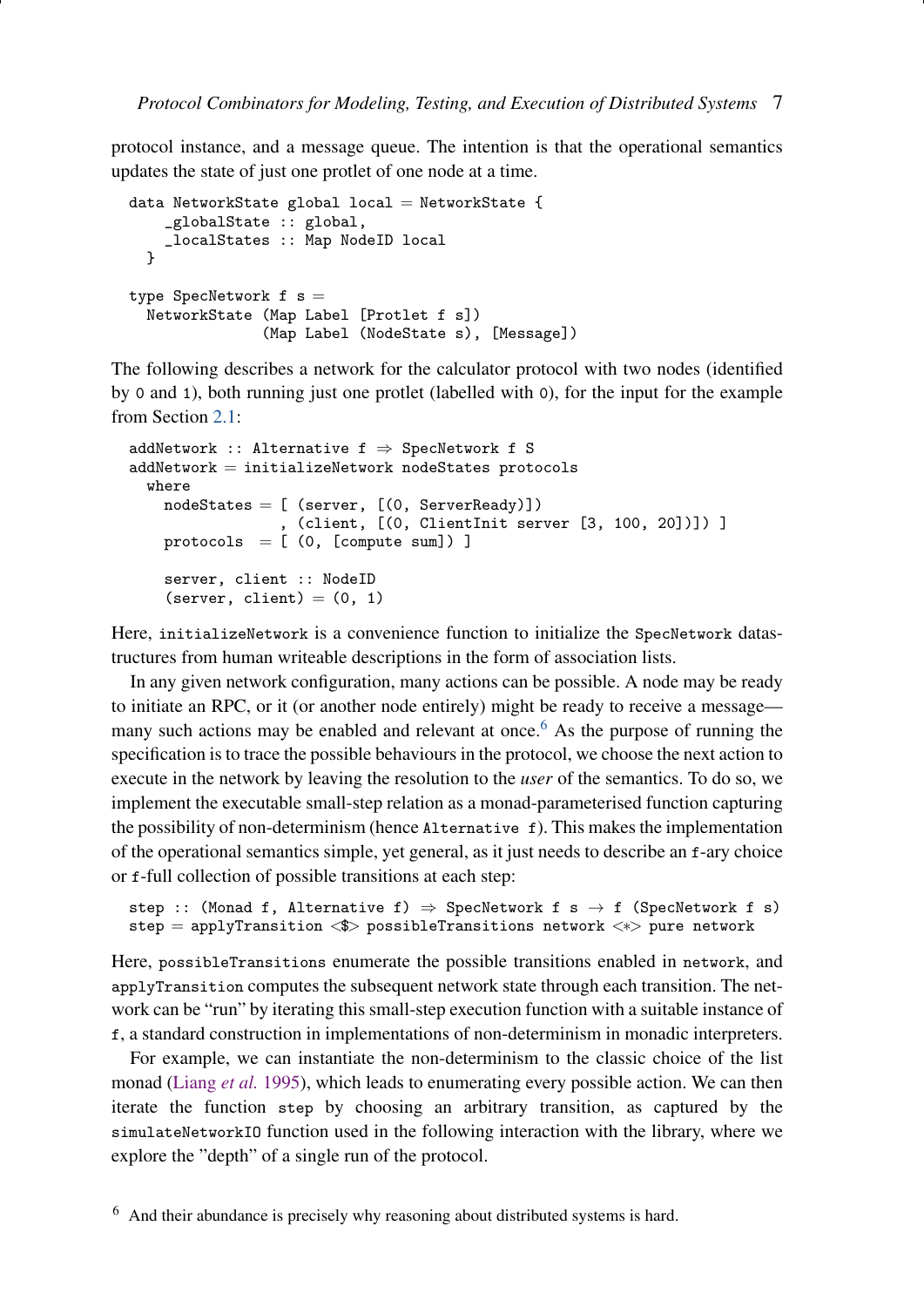<span id="page-7-0"></span>

Fig. 2: The interactive exploration tool, loaded with the calculator protocol.

```
> length <$> simulateNetworkIO addNetwork
4
```
This is coherent with the first example we envisioned *wrt.* the protocol: there is (1) the initial state; (2) the state with the client awaiting response, but the message undelivered; (3) the state with the client waiting and the server having sent a response; and finally, (4) a terminal state with the client done.

The non-determinism can be similarly resolved by enumerating all possible paths through a protocol, up to a certain trace length if the execution space is not finite. If the state space of a network is finite, this can yield actual finite-space model checking procedures. In the following subsection, we will explore another alternative to resolving the non-determinism, yielding an unusual yet very useful execution method.

# *2.4 Interactive Exploration with GUI*

<span id="page-7-1"></span>By delegating the decision of which transition to follow to the user of an application that performs this simulation, we can allow the client of the framework to explore the network behaviour interactively. The DPC library provides a command-line GUI application facilitating interactive exploration of distributed networks step-by-step. Provided an initial network specification like the one described previously, one can start the session by typing the following:

> runGUI addNetwork

This yields the interface displayed in Fig. [2.](#page-7-0) By choosing specific transitions in sequence, the user can evolve and inspect the network at each step of execution. This is useful for protocol design and debugging, and can help understand the dynamics of a protocol, and the kinds of communication patterns it describes.

For example, in Fig. [3](#page-8-0) we show the subsequent prompt after showing the selection of Option 1:

SentMessages 0 1 [Message  $\{\_\text{msgFrom} = 1, \_\text{msgTag} = "compute\_Request", \dots\}$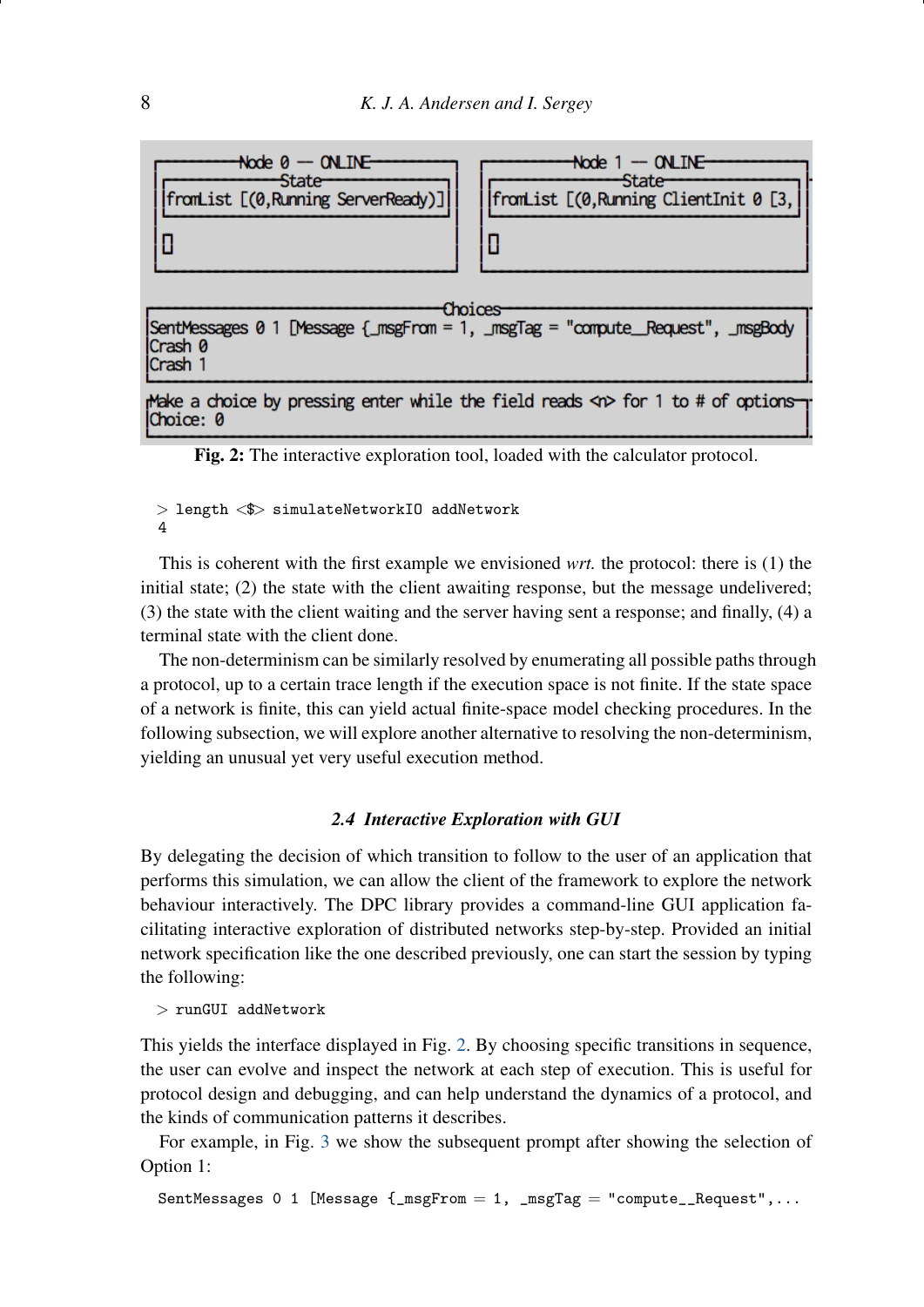<span id="page-8-0"></span>

Fig. 3: Choosing option 1 in the prompt from Fig. [2.](#page-7-0)

SentMessages is a human readable piece of data that represents the option of sending in protocol instance 0, from node 1 the message with sender 1 of tag "compute\_\_Request". The format chosen is the debug serialization format provided by Haskell's Show and Read type classes for ease of experimenting: any data of the sort displayed to the user can be directly copied and used in scripts or command prompts. Here, the recipient and message content is elided for issues of screen-space, but as the window is enlarged, so is the depth of information provided to the client of the framework.

The state view then shows that Node 0 now has said message waiting for it in the soup, and Node 1 is now blocking. The user is then presented with subsequent possible choices, here the option for the calculator to receive the request and send the response in one atomic action, as dictated by the protocol.

Additionally, as can be seen in Fig. [2,](#page-7-0) in the interactive tool we enrich the possible transitions at every step with the possibility of a node to go off-line. In effect, it means it will stop processing messages, modelling a benign (non-byzantine) fault. Other nodes cannot observe this and will "perceive" the node as not responding. It is implemented by eliding the actions performed by the off-line node when computing the set of possible actions. This, however, becomes very useful when we move to explore protocols that allow for partial responses among a collection of nodes, as in the case of crash-resilient consensus protocols. For instance, the Paxos specification of Case Study [4.2](#page-19-0) can be readily inspected using this GUI. The example code explores a configuration of 2 proposers and 3 acceptors, but as many actors as the user has screen space can be run.

We concede that the text-based GUI does not scale well beyond 8 actors, but one can imagine richer interfaces than a text-based one. For example, the application is a purely functional program advancing with a small-step operational semantics: the state could be saved on a stack and visualized, like a directory structure familiar from file-systems.

# *2.5 Protocol-Aware Distributed Implementations*

<span id="page-8-1"></span>Distributed systems protocols serve as key components of some of the largest software systems in use. The actions taken in the protocol are governed by programs outside the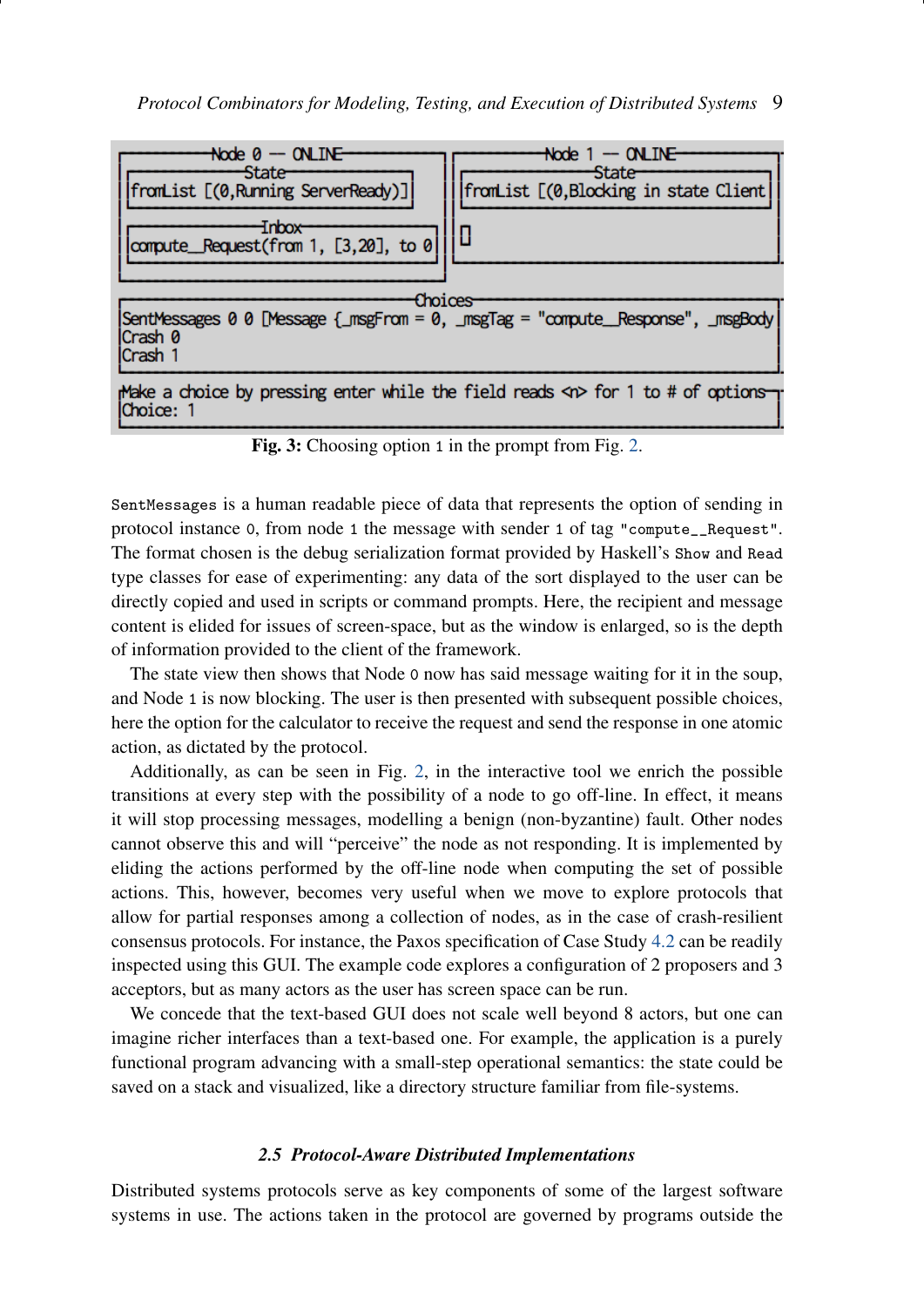key protocol primitives, so it is vital that implementations can integrate with software components in real general-purpose languages. We here present such a language with primitives for sending and receiving messages as an embedded domain-specific language (EDSL) in Haskell. This allows use of the entire Haskell toolkit in engineering efficient optimised implementations relying on distributed interaction.

Naturally, as implementations "refine" the abstract protocols (in the way they, *e.g.*, implement internal state), we want to ensure that the they still adhere to the protocol as specified. To achieve this, we introduce primitives for *annotating* implementations with protocol-specific assertions. These annotations can be ignored by execution-oriented interpretations aiming for efficiency rather than verification guarantees.

The following code implements a calculator server in plain Haskell using do-notation to sequence effectful computations. The effects are described by type class constraints on  $m$ , the monad used for sequencing: MessagePassing provides a send and receive primitive, and ProtletAnnotations S provide the enactingServer primitive over the state-space S. The type S is the data type defined in Section [2.2,](#page-4-3) and denotes the abstract state space we wish to relate to sub-computations in our implementation, as explained below.

```
addServer :: (ProtletAnnotations S m, MessagePassing m) \Rightarrow Label \rightarrow m a
addServer label = loop
where
  loop = doenactingServer (compute sum) $ do
     Message client _ args _ _ \leftarrow spinReceive [(label, "Compute__Request")]
     send client label "Compute__Response" [sum args]
   loop
```
By using type classes describing operations, we allow for several different interpretations of this code. For instance, by interpreting the send and receive as POSIX Socket operations, we obtain a subroutine in the IO Monad, Haskell's effectful fragment, that we can integrate into any larger development with no interpretive overhead. The spinReceive operation is defined using recursion and a primitive receive operation that attempts to receive an incoming message with a tag from amongst a list of candidate message tags in a non-blocking manner.

The body of addServer is annotated with a (compute sum) protlet, enforcing that the server responds to the client atomically (in terms of message passing) and to perform the sum function (or something observationally equivalent) on the supplied arguments. By bracketing the receive and send in the enactingServer primitive, the implementation declares its intent to conform to the server role of the RPC, as dictated by the protocol. Once we have a client to play the other role in the protocol, we will demonstrate how this intent can be checked dynamically. The message tags that appear in the code are *by convention* the tags used in the RPC protocol, *i.e.*, the name of the protocol with a suffix indicating the role in the RPC that the message plays.

In contrast with DISEL and other static verification frameworks that enforce protocol adherence via (dependent) type systems (embedded in Coq or other proof assistants) [\(Sergey](#page-28-1) *[et al.](#page-28-1)* [2018;](#page-28-1) [Krogh-Jespersen](#page-27-10) *et al.* [2020\)](#page-27-10), we verify protocol properties dynamically. The trade-off is that of coverage versus annotation and proof overhead. We can, through exploiting executable specifications, check that running a program as a system of a program adheres to a protocol. If the abstract protocol specification is violated, a dynamic error will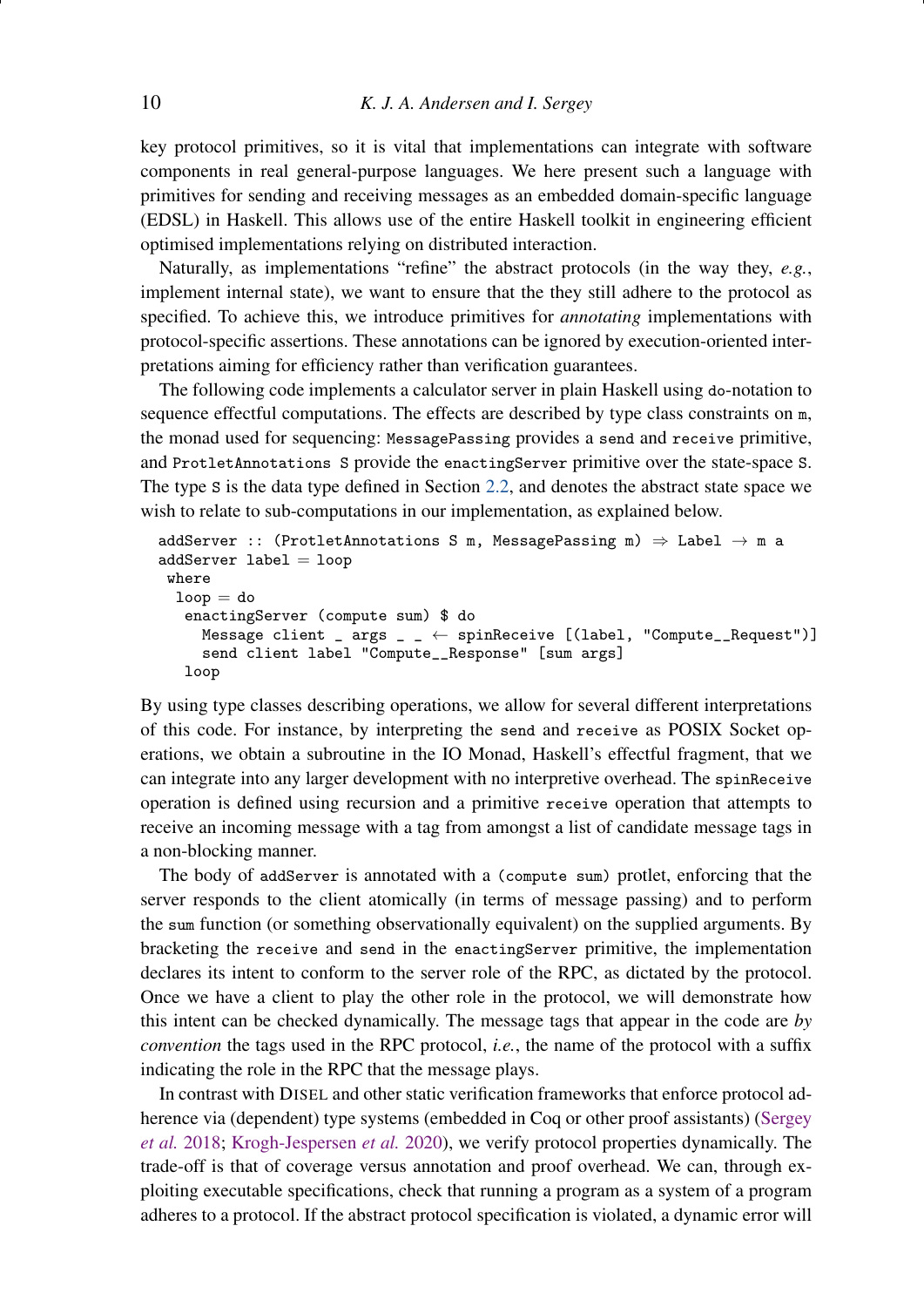be raised. Notice that addServer is, like the specification of the compute protlet, agnostic in the number and kinds of other nodes in the network. Its behaviour is locally and completely described by its implementation, and is segregated from interfering with unrelated protlets via the label parameter. We refer the reader to the development for a number of client component implementations.

Let us now reap the benefits of protocol-aware distributed programming enabled by DPC and *dynamically check* that the implementations do indeed follow the abstract protocols. We achieve this by interpreting the EDSL into a datatype of abstract syntax trees (AST) that makes it possible to inspect their evaluations at run time. We give a small-step structural operational semantics to this language, and, precisely like the exectuable specifications, lift the evaluation of a single program to that of an entire network of programs, by assigning each program a node identifier in the network, as show below. Here, Node 1 runs the client implementation and Node 0 runs the server.

```
addConf :: (ProtletAnnotations S m, MessagePassing m) \Rightarrow ImplNetwork m Int
addConf = initializeImplNetwork [
             (1, addClient 0 20 3 0)
           , (0, addServer 0)
           \overline{1}
```
The similarity to specification-level configurations is not incidental: ImplNetwork is another instantiation of NetworkState:

```
type ImplNetwork m a = NetworkState [Message] (m a)
```
Here, the global state (of type ImplNetwork m Int, with m constrained as in addServer/addClient) is just the message soup, and the node-local state is the program itself. An interpreter for such configurations is implemented by the following function:

```
traceRoundRobin :: ImplNetwork (AST s) a \rightarrow [TraceAction s]
```
Here, the AST data type is the AST, in the style of Higher-Order Abstract Syntax [\(Pfenning](#page-27-11) [& Elliott](#page-27-11) [1988\)](#page-27-11), for message-passing implementations to be interpreted in. The result of running the network is a (possibly infinite but productive) list of TraceActions. Trace actions describe "events" in the network: messages received and messages sent. We can simulate a full run of the network by using the trace actions to resolve the non-determinism of choices in the operational semantics.

For utility we here bake in a round robin schedule to ensure fair execution, but provide more general interpreters parametrised by a schedule and returning richer results, e.g.

```
runWithSchedule :: [NodeID] →
                     ImplNetwork (AST s) a \rightarrow[(TraceAction s, ImplNetwork (AST s) a)]
```
We can verify that our implementation indeed adheres to the desired protocol by the trace produced by traceRoundRobin on a network configuration, ensuring that (a) every observable action is compatible with the state that the node is supposed to be in, and (b) checking the messages expected from these states. For this, we implement yet another operational semantics, where the machine configuration is a protocol state for every node id, and the program is a trace of primitive actions. We here call it checkTrace. The interpreter faults if the current action is not applicable to the state, or sends or receives messages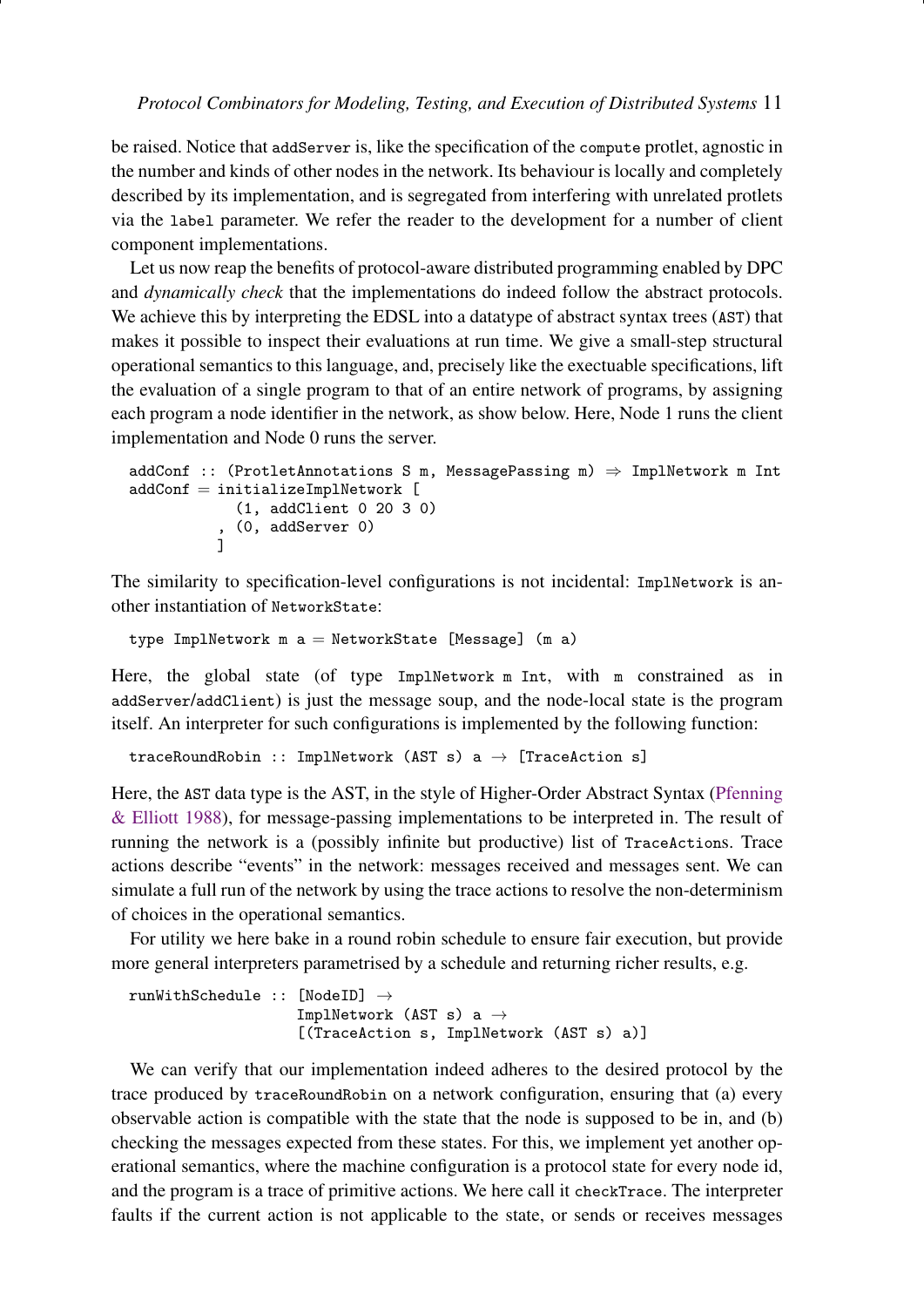not prescribed by the specification. We can run the adherence checker on a *prefix* (*e.g.*, of length 15) of the infinite trace as follows:

```
> checkTrace addNetwork $ take 15 $ traceRoundRobin addConf
Right ()
```
The result of Right () indicates success: the trace did indeed conform to the protlet annotations of the program, assuming the initial state of the implementations in addConf conformed to an initial abstract state corresponding to the the network state of addNetwork. This implementation defines our notion of finite *protocol adherence*: a node adheres to a protocol when it sends and receive messages in the order of, and of the structure prescribed by, a specification. We illustrate below that the implementation can identify both out of order messaging, and malformed or "functionally" incorrect messages in the correct order.

What happens if we introduce a mistake in the implementation? For instance, what if we run the client implementation *twice*? We can illustrate this by altering addConf to demand the addClient to be run twice in succession:

```
addConf = initializeImplNetwork [
    (1, addClient 0 3 20 0 >> addClient 0 100 11 0)
  , (0, addServer 0)
  ]
```
The checker then reports an error, as this is not allowed by the protocol: the client would have brought itself to the terminal state ClientDone by the first RPC, and, hence, cannot proceed.

```
> checkTrace addNetwork $ take 30 $ traceRoundRobin addConf
∗∗∗ Exception: Node 1 expected to initiate rpc compute
               Node is in state: ClientDone [23]
```
In a different scenario, if we erroneously annotate the server as intending to serve a product function (instead of sum), we will fail protocol adherence, because the specification does not agree on the content of the messages.

```
addServer :: (ProtletAnnotations S m, MessagePassing m) \Rightarrow Label \rightarrow m a
addServer label = loop
 where
   loop = doenactingServer (compute product) {- !!ERROR!! -} $ do
       ...
> checkTrace addNetwork $ take 15 $ checkTrace addConf
∗∗∗ Exception: The server response did not follow the protocol from state
                ServerReady
                  Expected: [60]
                  Got: [23]
```
Of course, here we only observe the error because our *single* instantiation of the client's payload, [20, 3], happened to disagree on the sum and product function. What if the payload was [1]?

By enriching dynamic testing with protocol adherence checks we believe we can achieve greater assurances of the correctness of our implementations without resorting to use fullblown verification frameworks [\(Hawblitzel](#page-26-2) *et al.* [2015;](#page-26-2) [Sergey](#page-28-1) *et al.* [2018\)](#page-28-1).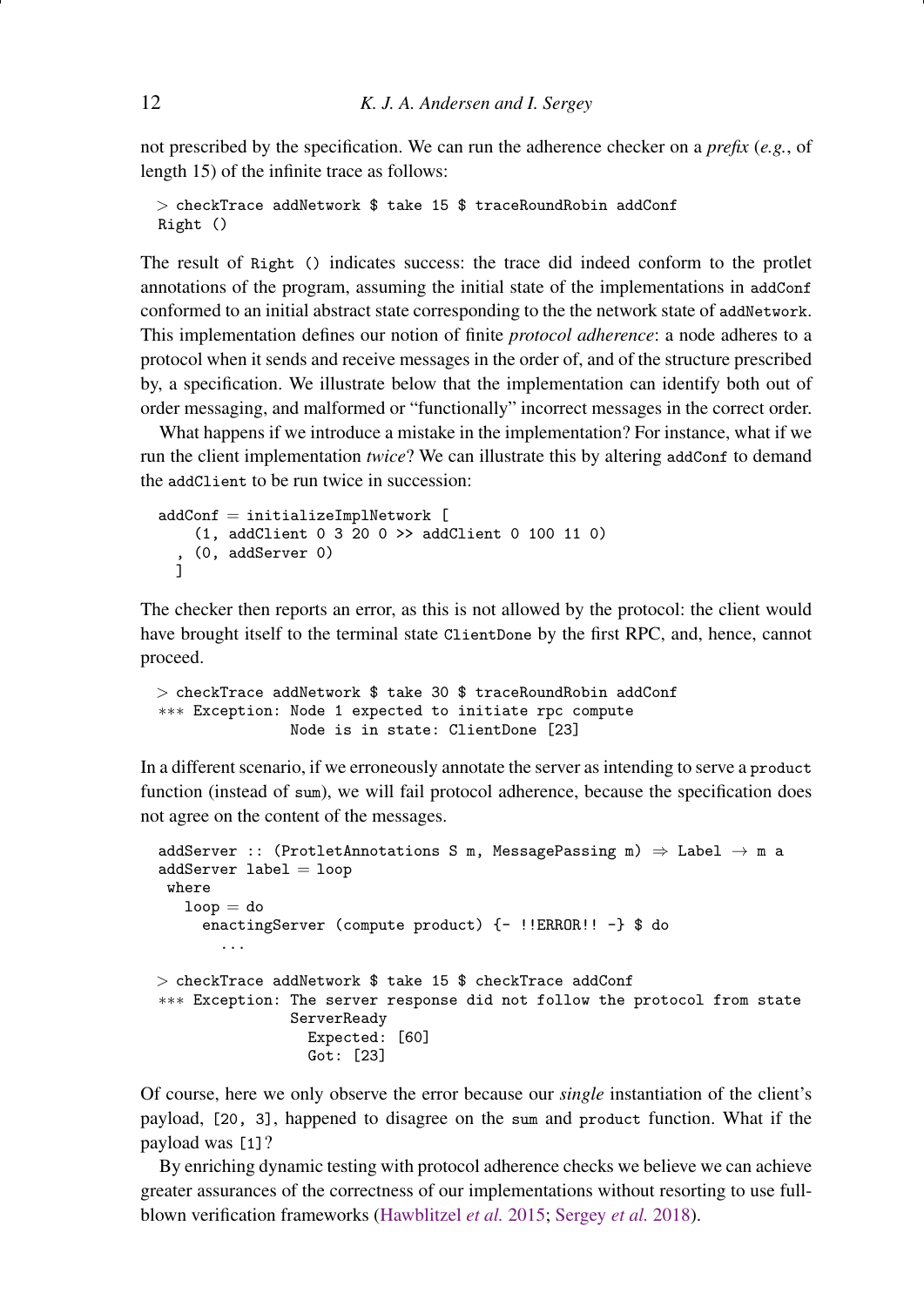*Protocol Combinators for Modeling, Testing, and Execution of Distributed Systems* 13

# *2.6 Introducing Randomised Testing to Distributed Systems*

<span id="page-12-0"></span>Naturally, the dynamic testing demonstrated in the preceeding section is only as good as the creativity and insight of the developer. The originators of QuickCheck observed that pure functional programs with executable specifications acting on first-order data is a natural setting for exploiting randomised testing: instead of carefully crafting pathological cases to demonstrate absence of errors, define a generator for random program input and write more programs to decide whether the program under test performs as expected [\(Claessen](#page-26-5) [& Hughes](#page-26-5) [2011\)](#page-26-5).

DPC is a natural fit for this approach: we have an executable specification of a protocol, along with a re-interpretable DSL for implementing these protocols. This suggests that we generate random input data for the implementations, and use our executable specification as ground truth for correctness of implementations.

This is in general as complicated as the type of the input data: in this, and all other protocols in this paper, we are acting on simple messages of lists of integers. Generators for this is readily available in the QuickCheck libary.

First, we parameterise the initial configurations of the specification and implementation execution configurations by the numbers that the client want operated on.

 $addNetwork :: Int \rightarrow Int \rightarrow SpectNetwork f S$  $addConf :: Int \rightarrow Int \rightarrow ImplNetwork m [Int]$ 

With this in hand we can formulate universally quantified boolean properties (indexed boolean-valued expressions) that can then be evaluated on randomly generated inputs. At its most basic, we wish the evaluation of the implementation to conform to the specification, a property here formulated using checkTrace as described in Section [2.5:](#page-8-1)

```
prop_simpleAddNetwork :: Int \rightarrow Int \rightarrow Bool
prop_simpleAddNetwork x y =let trace = take 100 $ traceRoundRobin (addConf x y) in
    checkTrace (addNetwork x y) trace = Right ()
```
The prefix of prop\_ is a convention that allows for discovery of properties by the QuickCheck toolset. The function traceRoundRobin is a pure interpreter for the implementation language that schedules nodes in a fair round-robin fashion. QuickCheck can now help us exorcise bugs of the class previously identified as problematic for unit testing:

```
> quickCheck prop_simpleAddNetwork
∗∗∗ Failed! (after 2 tests and 2 shrinks):
Exception:
  The server response did not follow the protocol from state: ServerReady
    Expected: [0]
    Got: [1]
0
1
```
QuickCheck reports that on payload [0, 1], the server implementation violated the server specification: it replied to the client with 1 rather than 0 as (erroneously) dictated by the specification.

QuickCheck can also help us with the problem of systematically testing a class of errors unique to the setting of non-deterministic concurrent computation via message-passing, namely that of programs not accounting for all possible schedules. As the number of in-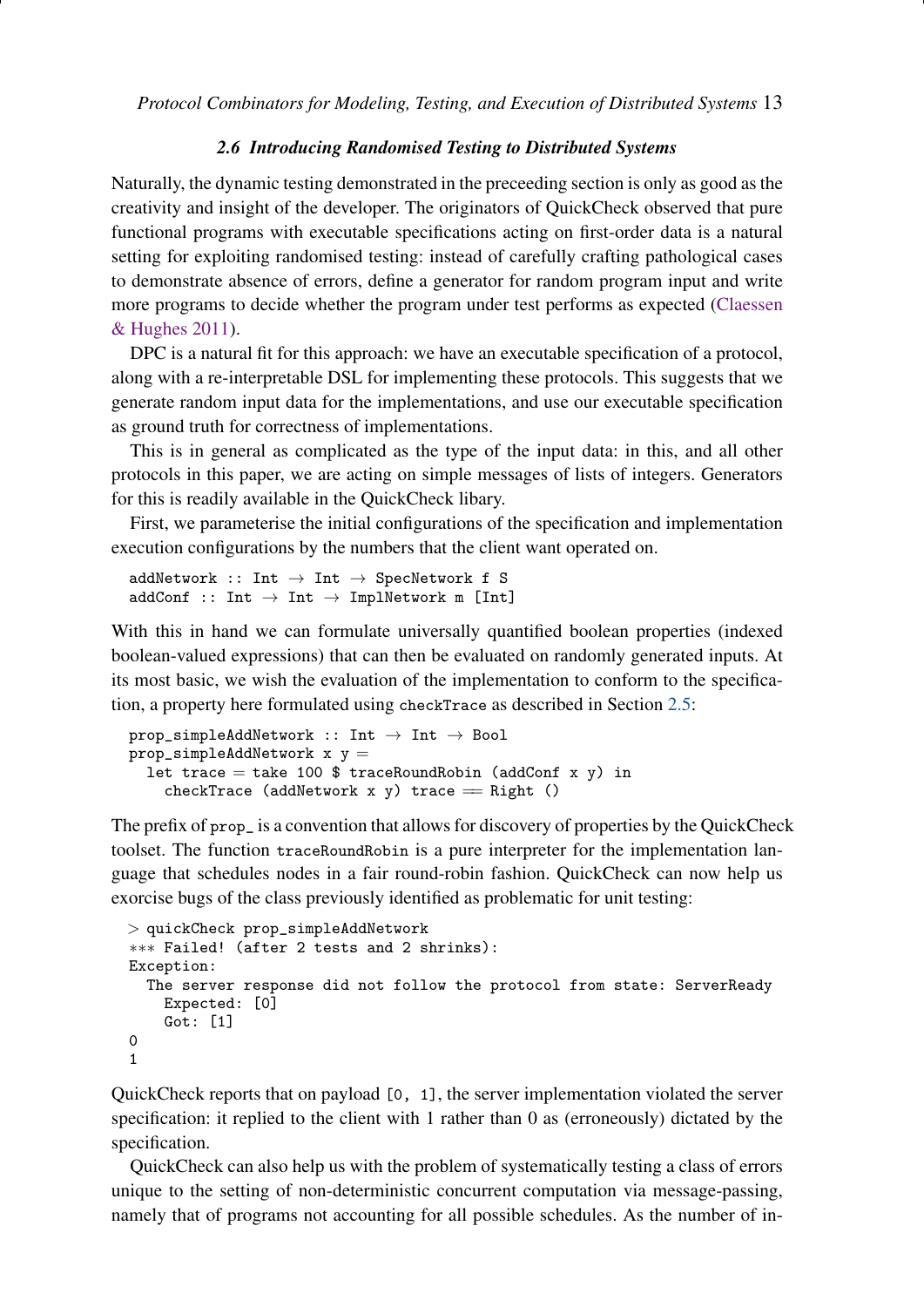<span id="page-13-0"></span>

| <b>Semantics Name</b>                 | Machine Configuration                               | <b>Step Function Signature</b>                                                                                                   |  |  |  |  |
|---------------------------------------|-----------------------------------------------------|----------------------------------------------------------------------------------------------------------------------------------|--|--|--|--|
| Executable Specifications SpecNetwork |                                                     | SpecNetwork $\rightarrow$ f (SpecNetwork)                                                                                        |  |  |  |  |
|                                       | Pure, Tracing Semantics (Schedule, ImplNetwork AST) | $ImplNetwork \rightarrow NodeID \rightarrow$<br>(ImplNetwork AST, TraceAction)                                                   |  |  |  |  |
| <b>Trace Verification</b>             | ([TraceAction], SpecNetwork)                        | $\begin{array}{l} {\tt TraceAction}\rightarrow {\tt SpecNetwork}\rightarrow\\ {\tt Either Error}\ {\tt SpecNetwork} \end{array}$ |  |  |  |  |

Table 1: Operational semantics for distributed protocol.

structions per process increases, the number of possible schedules grows exponentially, and aggressively so. Corner cases are also difficult to foresee, so in lieu of formal verification, the possibility of randomly exercising possible schedules is worth pursuing. A schedule arises from the non-deterministic interleaving of threads, but a concrete schedule can be represented by a sequence of integers, in Haskell a value of type [NodeID], indicating the order of execution of the nodes in the distributed system. We generalize roundRobinTrace to traceSchedule, parametrised by the specific schedule to use.

```
arbitraryScheduleFor :: [NodeID] \rightarrow Gen [NodeID]arbitrarySchedulingFor s = infiniteListOf (elements s)prop_simpleAddNetworkArbSchedule :: Int \rightarrow Int \rightarrow Property
prop\_simpleAddNetworkArbSchedule x y =forAll (arbitraryScheduleFor (nodes conf)) $ \lambdaschedule \rightarrowlet trace = take 100 $ fst <$> runWithSchedule schedule conf in
           checkTrace (addNetwork x y) trace = Right ()
  where
    \text{conf} = \text{addConf} x y
```
We use the forAll combinator to build a Property, in essence a generalization of a boolean valued expression to a function taking a random seed (and some additional configuration controlling the generation process). Here, forAll is used to explicitly supply the generator arbitraryScheduleFor to be used for generating traces as opposed to the implicit inference of appropriate generators for x and y via type classes (The existing instance for [Int] simple generates a finite list of random integers). QuickCheck uses the convention of naming generators 'arbitrary'. This now let us exercise the implementation for bugs arising due to pathological execution orders of each node in the network. It appears robust to arbitrary interleavings of execution:

```
> quickCheck (withMaxSuccess 10000 prop_simpleAddNetworkArbSchedule)
++ OK, passed 10000 tests.
```
We believe we here have illustrated the applicability of randomised testing to build a discipline of testing for distributed systems. By exploiting that the specification language of DPC is executable, we leverage existing technologies to give us a light-weight process for writing convincingly correct implementations of distributed components.

#### *2.7 Multiple Semantics for Distributed Systems Executions*

The versatilty of our approach to designing and running distributed systems is enabled by the ability to execute the composed protocols using three different structural operational semantics, summarised in Table [1.](#page-13-0)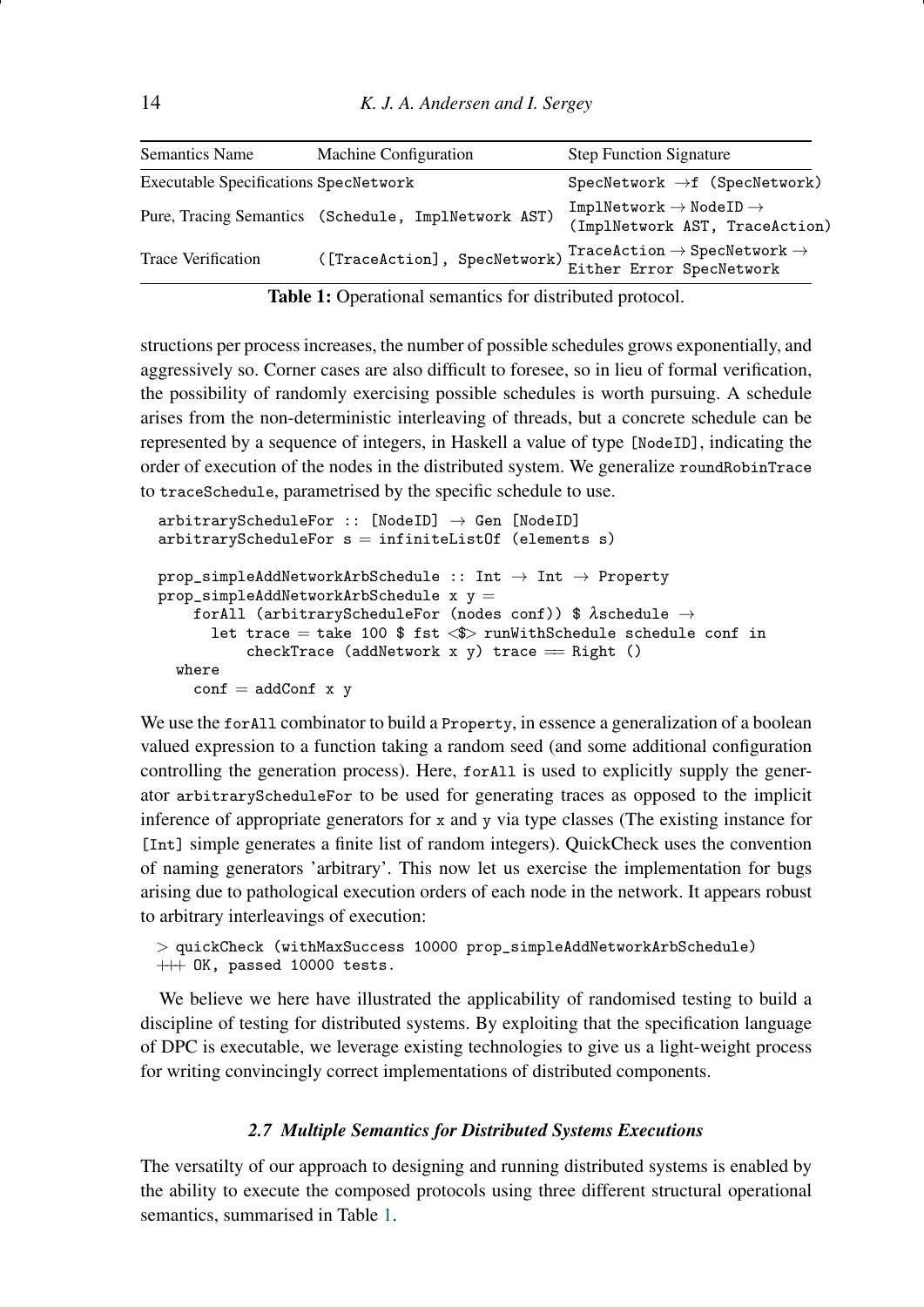The first is a semantics for the specification language acting at the level of protlets, as demonstrated in Section [2.3.](#page-5-0) A SpecNetwork is an assignment of protocol states to every node in a network along with a collection of protlets over those nodes. The stepping function is parametrised by a notion of non-determinism, f, that we instatiate with, *e.g.*, IO to produce the GUI-driven exploration tool (Section [2.4\)](#page-7-1).

The second semantics, showcased in Section [2.5,](#page-8-1) is an "implementation". It acts on a network configuration where each node has a program in the pure monadic language of Haskell extended with message passing operations, here reified as AST as explained in the corresponding section of the paper. This is then interpreted in a straight forward manner. A part of the configuration is a Schedule, an infinite list of NodeIDs. The step relation then computes the corresponding TraceAction (Send, Receive or No-Op) of the next node in the schedule, and advances the network state.

The third semantics also acts on a SpecNetwork, but drives the evolution by applying the step relation of the first, and verifying that a supplied trace action can produce *at least one* of the "f-many" choices. In this particular case f is instantiated with [], the list Alternative used to represent finite determinism. This semantics is used for verification, as in the randomised testing examples (Section [2.6\)](#page-12-0).

#### 3 Framework Internals

#### *3.1 The Specification Language*

<span id="page-14-1"></span><span id="page-14-0"></span>A full distributed system specification consists of a collection of nodes, each assigned a unique node identifier, and a collection of protlets for each instance label. A node owns local state, partitioned according to protocol instance labels. A protlet describes one exchange pattern between parties. A collection of protlets over the same state space then describe an entire protocol.

In the overview we saw the simplest protlet, the pure RPC, but through exploration of examples and case studies, we have discovered a number of such patterns. These are implemented as extensions to the Protlet data type. One such is the broadcast protlet, integral for describing multi-party protocols. We elide the other protlet constructors, which can be found in our implementation.

```
data Protlet f s =<br>| RPC 51
                String (ClientStep s) (ServerStep s)
    Broadcast String (Broadcast s) (Receive f s) (Send f s)
    | ...
```
The component functions of the protlets reuse a number of common type abbreviations, here ClientStep, Send etc. All are at work in the above listing. This common structure unifies their implementation in the operational semantics. The expansion of, *e.g.*, the Broadcast synonym is as follows:

```
type Broadcast s = s \rightarrow Maybe ([(NodeID, [Int])], [(NodeID, [Int])] \rightarrow s)
```
This models a "partial" function on states s, saying under which conditions a node can initiate a broadcast, by enumerating the recipients and the body of the messages to them, along with a continuation processing the received answers with their associated senders.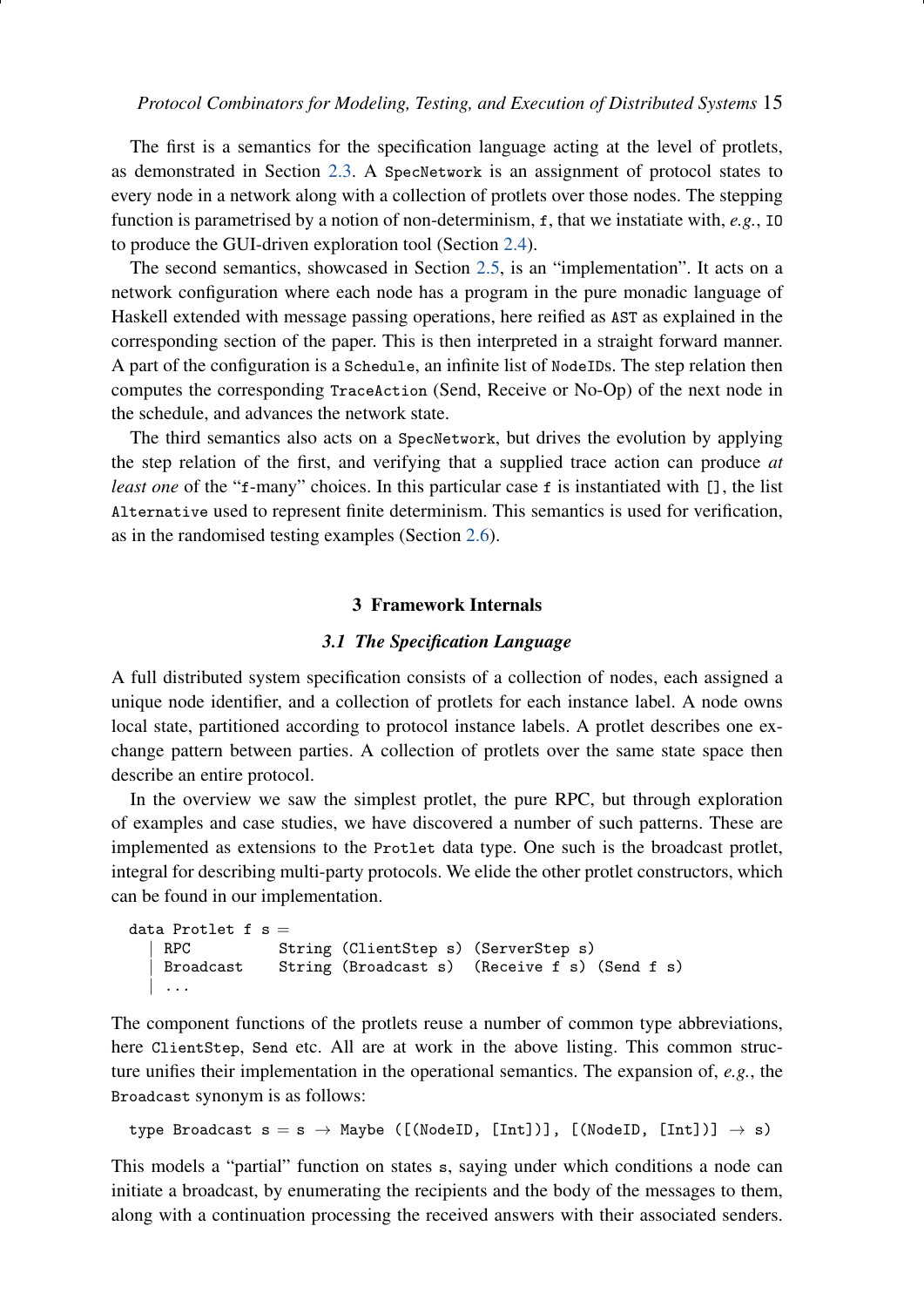This continuation is stored in the implicit blocking state during actual execution of the specification.

The specification language is given a non-deterministic operational semantics as described in Section [2.3.](#page-5-0) Recall the network step function:

step :: (Monad f, Alternative f)  $\Rightarrow$  SpecNetwork f s  $\rightarrow$  f (SpecNetwork f s)

It is implemented by computing an f-full of possible transitions for every node in the network and combining the result of taking all possible transitions on the current network. The key operation of step is a dispatch on the current protocol state of a node:

```
case state of
  BlockingOn _ tag f nodeIDs k \rightarrowresolveBlock label tag f nodeID inbox nodeIDs k
  Running s \rightarrow doprotlet \leftarrow fst \langle \text{\$}\rangle oneOf (_globalState Map.! label)
    stepProtlet nodeID s inbox label protlet
```
The constructors BlockingOn and Running are supplied by the framework. The first is used to track the terms under which a node is blocking: what message(s) it needs to continue and from whom. resolveBlock computes whether the conditions are met for the current node to continue.

Here, \_globalState is the mapping of collections of protlets (*i.e.*, a protocol) from instance labels. We then choose between protlets using one of:  $:[a] \rightarrow f$  a. The function stepProtlet dispatches control based on a case distinction on the protlet constructor: for example, here is the branch for the Broadcast protlet:

```
stepProtlet :: (Monad m, Alternative m) \RightarrowNodeID \rightarrow s \rightarrow [Message] \rightarrow Label \rightarrow Protlet m s \rightarrow m (Transition s)
stepProtlet nodeID state inbox label protlet = case protlet of
  ...
  Broadcast name broadcast receive respond \rightarrowtryBroadcast label name broadcast nodeID state inbox < |> -- (1)
    tryReceive label (name + "__Broadcast") receive nodeID state inbox <|> -- (2)<br>trySend label respond nodeID state inbox -- (3)
    trySend label respond nodeID state inbox
  ...
```
A node attempting to advance a protocol using the Broadcast protlet can do so if it is (1) a client ready to perform a broadcast; (2) a server ready to receive such a broadcast; or (3) a server that is ready to respond to a broadcast. The try functions all follow the same structure: check that the user-provided protlet component functions apply, and if so, generate an appropriate transition. The result of each call is combined using  $\langle \rangle$ , the choice operator for the Alternative instance for m. For instance, here is the signature of one such function for Broadcast:

```
tryBroadcast :: Alternative f \Rightarrow Label \rightarrow String \rightarrow Broadcast s \rightarrowNodeID \rightarrow s \rightarrow [Message] \rightarrow f (Transition s)
```
Interpretations of Protocols. As described in Section [2.3,](#page-5-0) the operational semantics of protocols can be instantiated to obtain different interpretations. We here look at bounded model checking mentioned in passing in the overview. We can use the List monad to enumerate all execution paths in a breadth-first manner:

simulateNetworkTraces :: SpecNetwork []  $s \rightarrow$  [[SpecNetwork [] s]]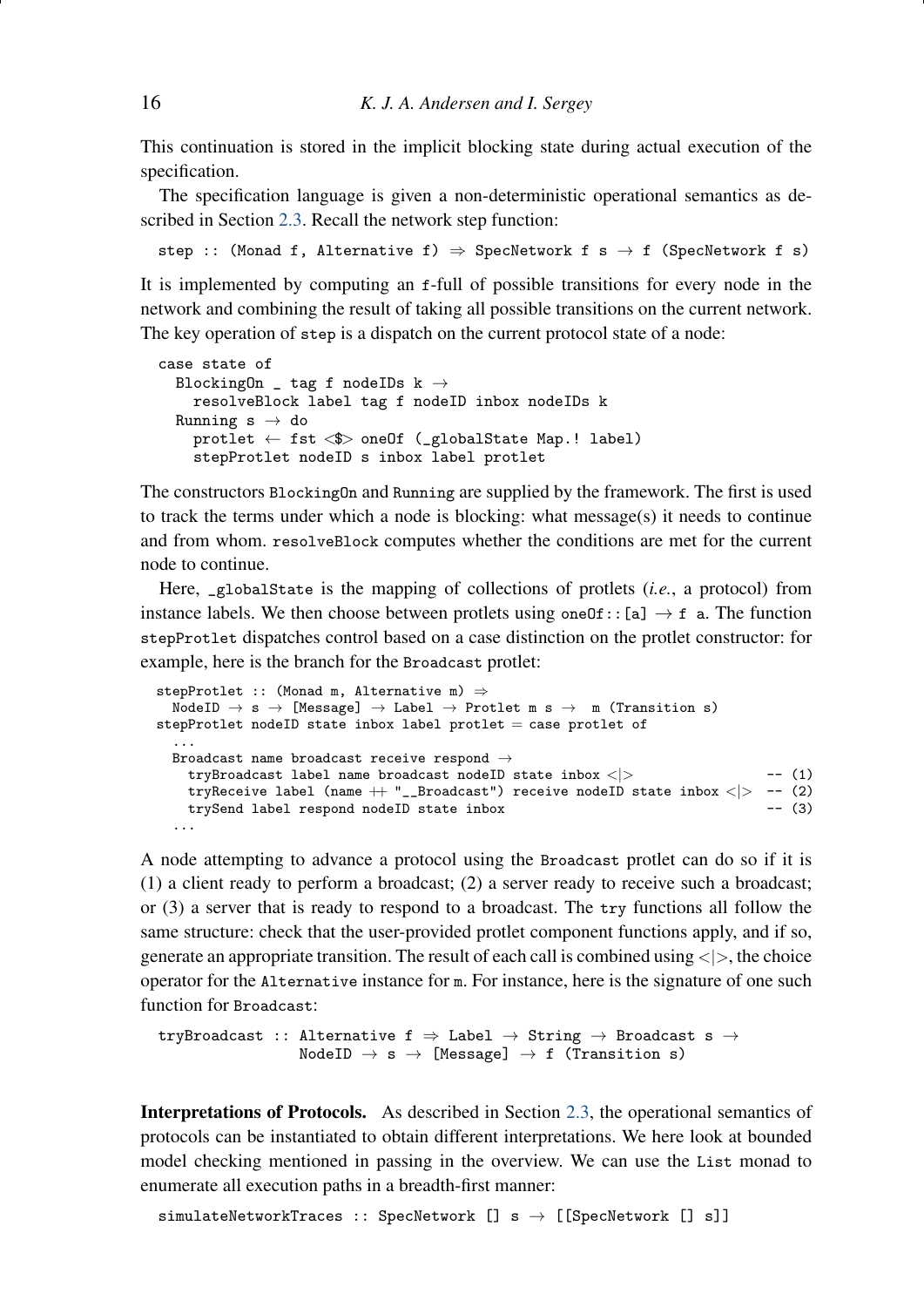This yields a list-of-lists where the *n*th list contains all possible states after *n* steps of execution, in a breadth first enumeration of the state space. Each constituent list of states is necessarily finite, but the list-of-lists need not be in the case of infinite network executions. By virtue of Haskell's lazy evaluation, such a computational object is easy to construct and to manipulate, without worrying about its size upon creating it. We can write a procedure that, given a trace, applies a boolean predicate at every step of the trace.

```
checkTraceInvariant :: Invariant m s Bool \rightarrow m \rightarrow [SpecNetwork f s] \rightarrowMaybe Int
```
The Invariant data type is an abbreviation for a boolean predicate on the type s that additionally takes some "meta-data" m, like "roles" in a protocol, needed to express the invariant. The procedure checkTrace returns Nothing to signify that there were no violations of the invariant, while it returns Just n to report that the nth state was the first state to violate the invariant. With this language of predicates we can build invariants and with the aforementioned checking procedure we can perform (bounded) checking that an invariant is in fact inductive (*i.e.*, holds for each state). In the case of a finite state space, this amounts to real verification of inductive invariants. The most sophisticated example we have successfully specified is an inductive invariant for a Two-Phased Commit protocol [\(Sergey](#page-28-1) *et al.* [2018\)](#page-28-1), for which we refer the curious reader to the implementation.

# *3.2 The Implementation Language*

The monadic language for message-passing programs is implemented as an EDSL in Haskell. This has the benefit of providing all the standard tools for writing Haskell programs; all the abstraction mechanisms and organisational principles are at hand to write sophisticated software, including lazy evaluation, higher-order functions, algebraic data types and more. By virtue of the modularity offered by the approach of EDSLs, it is straightforward to give multiple interpretations of such programs.

The described DPC's implementation [\(Andersen & Sergey](#page-26-8) [2019b\)](#page-26-8) fragment comes with three interpretations of the monadic interface:

- 1. The AST monad used for dynamic verification of implementation adherence of the implementations to protocols, and covered in detail in Section [2.5.](#page-8-1)
- 2. A shared-memory based interpretation where nodes are represented as threads, and message passing is performed by writing to shared message queues using non-blocking concurrency primitives.
- 3. An interpretation for distributed message passing.

In the third case (true distribution), we give an interpretation into IO computations performing message passing through POSIX Sockets. For this, each computation needs an "address book" mapping NodeIDs to physical addresses (concretely, IP addresses and ports). Additionally, each program will have access to a local mailbox, represented by a message buffer being filled by a local thread whose only function is to listen for messages. These two pieces of data are collected in a record of type NetworkContext. Computations running in such a context are idiomatically captured in a type synonym over the ReaderT monad transformer: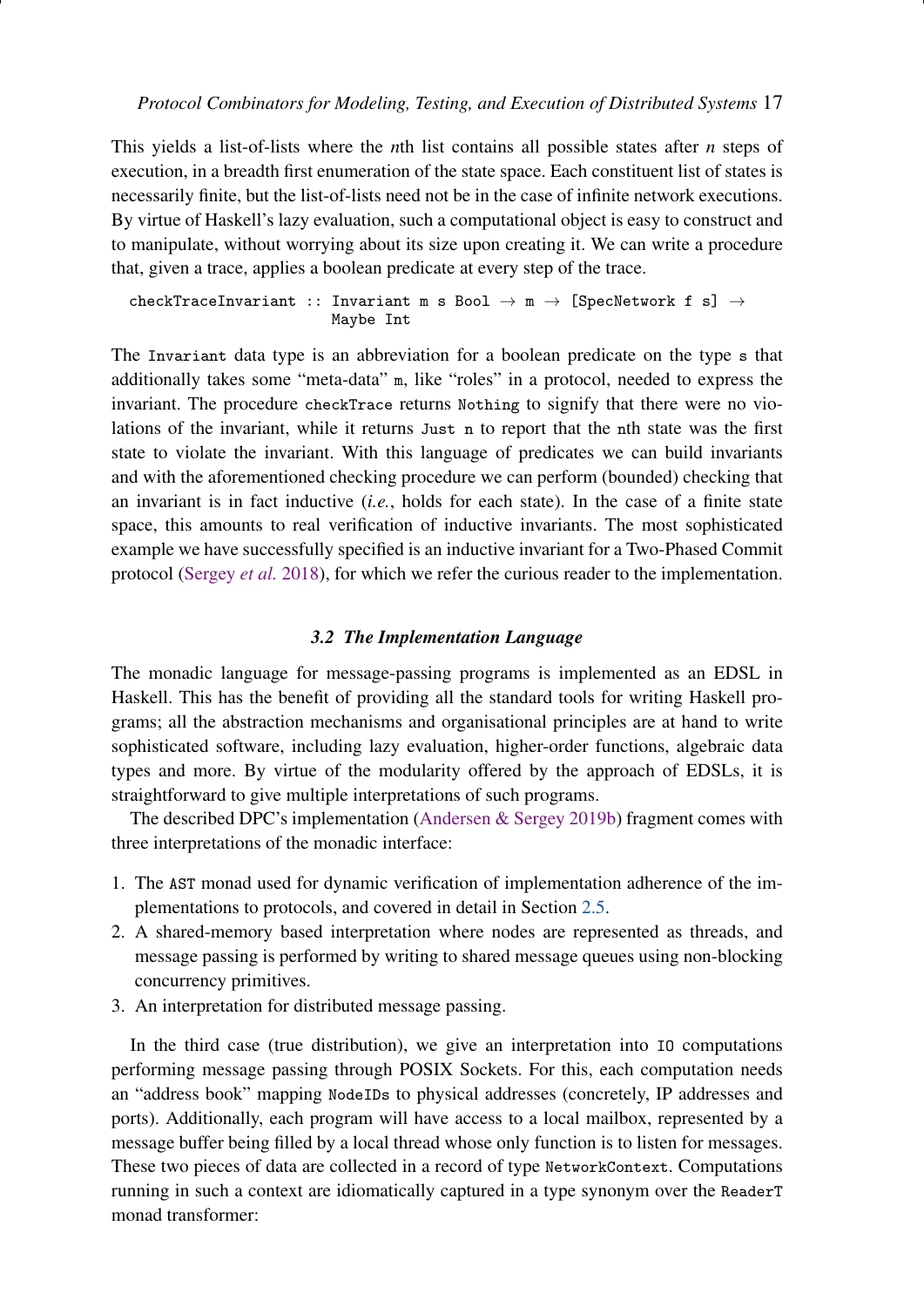```
newtype SocketRunnerT m a = SocketRunnerT {
    runSocketRunnerT :: ReaderT NetworkContext m a }
```
What follows is the implementation of the send primitive in this particular instance of the message-passing interface:

```
instance MonadIO m \Rightarrow MessagePassing (SocketRunnerT m) where
  send to 1b1 tag body = do
    thisID \leftarrow this
    let p = encode $ Message thisID tag body to 1bl
    peerSocket ← (!to) <$> view addressBook
    void . liftIO $ Socket.send peerSocket p mempty
```
The code for sending messages is, thus, implemented in a form of a Reader-like computation over an IO-capable monad m as indicated by the MonadIO constraint. It starts by building a Message containing the supplied tag, body, receiver (to) and label, along with the executing nodes ID, as supplied by another primitive, this. It then uses encode to serialize this message into bytestring p. Then, p is sent to the appropriate peerSocket, as resolved by the addressBook, using the System.Socket.Send operation from the POSIX Socket library for Haskell. The monadic glue code (and the rest of the Haskell toolkit) is interpreted by choosing an appropriate base monad for the interpretation, *e.g.*, the IO monad. Ultimately, we build the following function for running the system:

```
defaultMain :: NetworkDescription \rightarrow NodeID \rightarrow SocketRunner a \rightarrow IO ()
```
It takes a NetworkDescription, which maps NodeIDs to physical addresses, a NodeID with which to identify this node, and a computation in the above described interpretation of message passing programs. The result is an IO () computation that establishes (if run on each machine) a fully connected mesh network with every node in the supplied network description, and then proceeds to run the supplied computation, passing messages accordingly. This interpretation can be used to facilitate integration of DPC-based implementations with real Haskell code once they have been assured to comply with their protocols.

# 4 Evaluation

The implementation of DPC is publicly available online for extensions and experimentation.[7](#page-17-0) We now report on our experience of using DPC for implementing and validating some commonly used distributed systems.

#### *4.1 More Examples*

In order to evaluate the framework, we have encoded a number of textbook distributed protocols, translating their specifications to the abstractions of DPC. By doing so, we were aiming to answer the following research questions:

<span id="page-17-1"></span>1. Are our Protlet-based combinators sufficiently expressive to capture a variety of distributed systems from the standard literature in a natural way?

<span id="page-17-0"></span> $7$  The latest version is available at <https://github.com/kandersen/dpc>. The version at the time of publication can be found at [\(Andersen & Sergey](#page-26-8) [2019b\)](#page-26-8)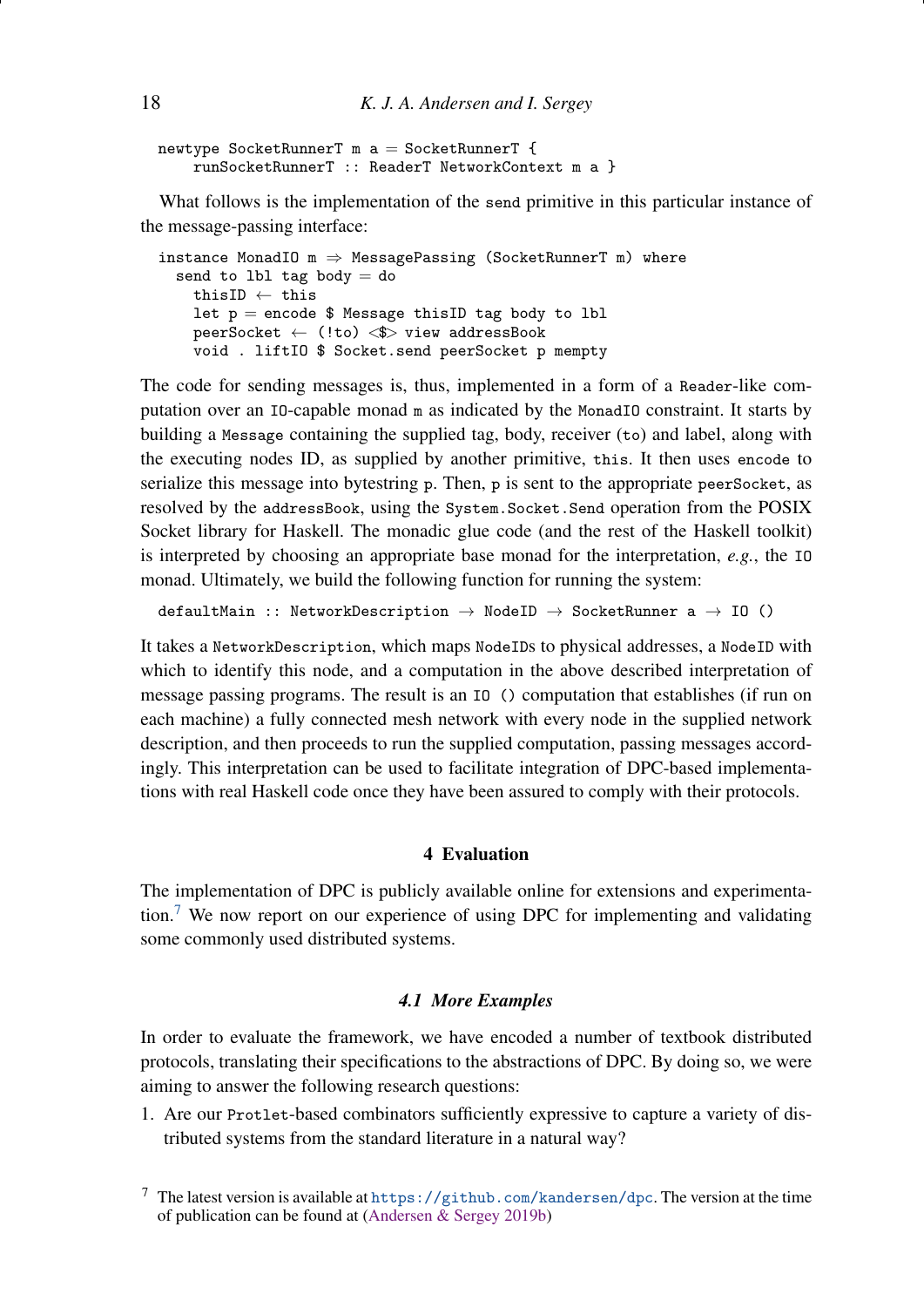<span id="page-18-0"></span>

| Protocol                   |  | Impl Protlets LOC RPC ARPC Notif Broad Quorum |     |  |  |  |
|----------------------------|--|-----------------------------------------------|-----|--|--|--|
| Calculator                 |  |                                               | 10. |  |  |  |
| Lock Server                |  |                                               | 73. |  |  |  |
| <b>Concurrent Database</b> |  |                                               | 23  |  |  |  |
| Two-Phase Commit           |  |                                               | 43  |  |  |  |
| Paxos                      |  |                                               | 42  |  |  |  |

Table 2: A summary for implemented systems: protocol, runnable implementation, count of constituent protlets, size of encoding (lines of code), employed combinators.

- <span id="page-18-1"></span>2. Is it common to have realistic protocols that require *more than one* combinator, *i.e.*, can be readily expressed decomposed as multiple Protlets?
- <span id="page-18-2"></span>3. What is the implementation burden for encoding systems using DPC?

The statistics for our experiments is summarised in Table [2.](#page-18-0)

The framework has been shaped by the explorations of protocols that we have made, but we believe that the answer to [Q1](#page-17-1) is affirmative, supported by the variety of protocols we have so far explored. The answer to [Q2](#page-18-1) is also affirmative. For instance the two-phase protocols like Paxos and Two-Phase Commit (2PC) naturally decompose into two broadcast/quorum phases, while more asymmetric protocols like distributed locking [\(Kleppmann](#page-27-4) [2016\)](#page-27-4) requires as many as four protlets.

Regarding [Q3,](#page-18-2) the lines of code versus complexity of protocol are indicative of a positive relationship between complexity and effort to encode a protocol, which is desirable. That is, a lot of complexity is encapsulated by the treatment of combinators, so the coding effort in the framework is very light.

The nature of the verification that the framework enables is naturally not strictly sound (as it is dynamic), but techniques like bounded model checking are readily explorable. With it, we have been able to validate, *e.g.*, correctness for the 2PC protocol [\(Sergey](#page-28-1) *et al.*) [2018\)](#page-28-1), whose formal proof poses a significant proof burden.

In terms of real time expenses of verification, individual runs of verification, trace generation *etc* is perceptually instantaneous for the scale of the experiments here. Verification via randomised testing naturally scales with the number of samples tested. Likewise, bounded checking scales with the depth of traces. Below, we provide some rudimentary timings, obtained on a Late 2013 MacBook Pro, 2.6 GHz i5 CPU, 8 GB of 1600 MHz DDR3 Memory. We first illustrate testing time versus number of samples:

```
∗DPC.Examples.PADL> quickCheck (withMaxSuccess 1000 prop_simpleAddNetwork)
+++ OK, passed 1000 tests.
(0.87 secs, 403,673,944 bytes)
∗DPC.Examples.PADL> quickCheck (withMaxSuccess 10000 prop_simpleAddNetwork)
++ OK, passed 10000 tests.
(7.07 secs, 4,036,093,952 bytes)
```
Secondly, time versus depth of verification:

∗DPC.Examples.PADL> quickCheck (withMaxSuccess 1000 (prop\_simpleAddNetworkWithDepth 10)) +++ OK, passed 1000 tests. (0.34 secs, 68,176,840 bytes)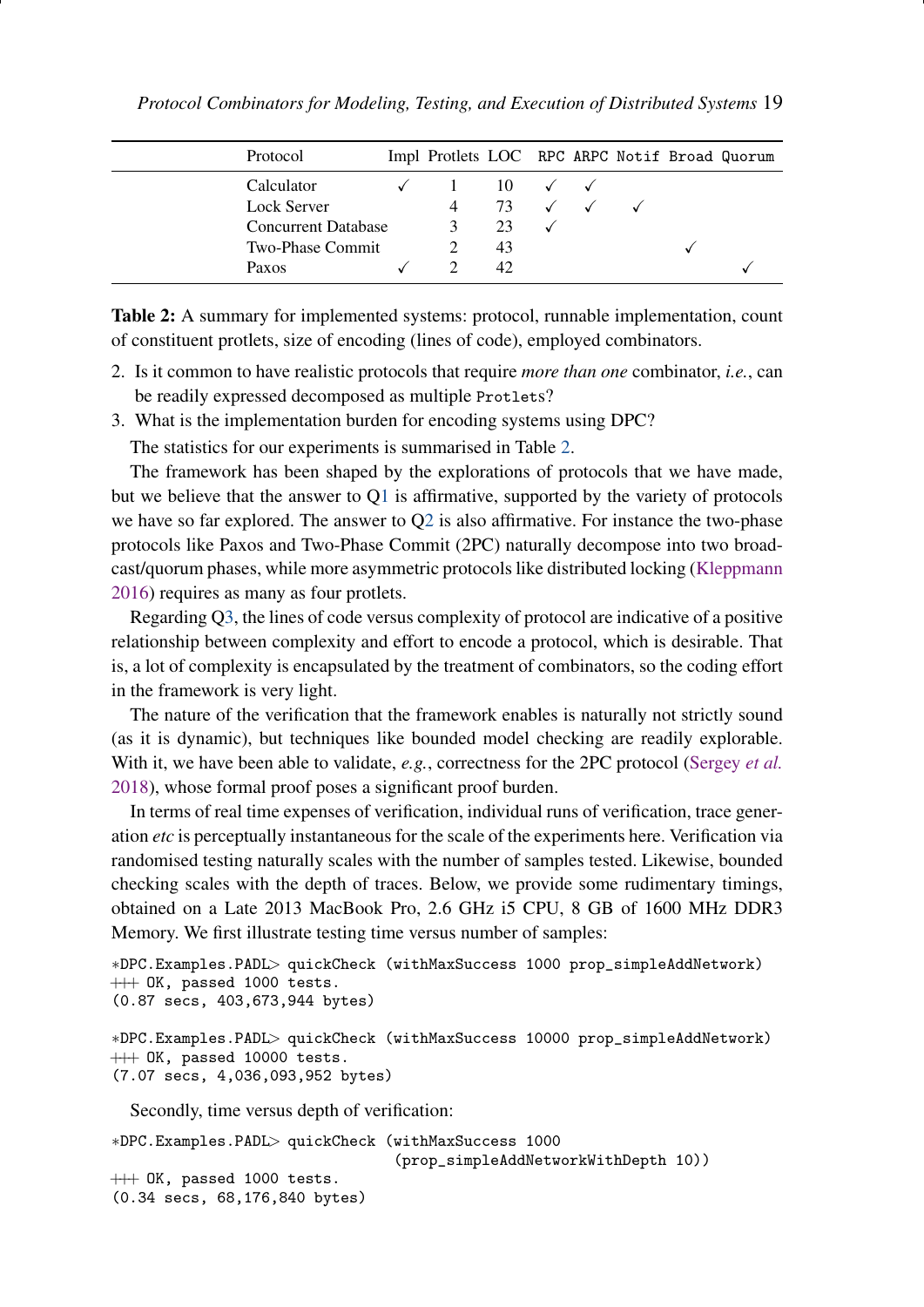```
∗DPC.Examples.PADL> quickCheck (withMaxSuccess 1000
                                (prop_simpleAddNetworkWithDepth 100))
+++ OK, passed 1000 tests.
(0.70 secs, 403,681,864 bytes)
∗DPC.Examples.PADL> quickCheck (withMaxSuccess 1000
                                (prop_simpleAddNetworkWithDepth 1000))
++ OK, passed 1000 tests.
(6.68 secs, 3,701,282,896 bytes)
```
The framework also affords exploration in other directions than we have mentioned so far. We have experimented with enriching the message passing language with operations for shared-memory concurrency and thread-based parallelism. The database example in the table uses *node-local* threads to maintain a database that is served by two different threads. Our approach to dynamic checking of protocol adherence scales to concurrency, and we have a concurrent Calculator server serving *multiple* arithmetic functions *in parallel*.

#### *4.2 Case Study: Constructing and Running Paxos Consensus*

<span id="page-19-0"></span>For a representative exploration of the capabilities of DPC we turn to a study of the Paxos Consensus [\(Lamport](#page-27-5) [1998;](#page-27-5) García-Pérez et al. [2018;](#page-26-9) [Chandra](#page-26-1) et al. [2007\)](#page-26-1). Paxos solves a problem of reaching a consensus on a single value agreed upon across multiple nodes, of which a subset acts as proposers (who suggest the values) and another, complementary subset acts as acceptors (who reach an agreement). The nature of the Paxos algorithm lends itself well to interactive exploration and the specification should be robust to issues that appear specifically in distributed systems, like arbitrary interleaving of messages, message reorderings, and nodes going offline. The tools we have developed so far are enough to explore these aspects of the protocol.

We can specify this protocol in DPC with relatively little code. We further generalise the Broadcast combinator to "quorums" — broadcasts that await only a certain number of responses before proceeding. We introduce another entry in our Protlet datatype for capturing this pattern.

```
data Protlet f s = ...| Quorum String Rational (Broadcast s) (Receive s) (Send f s)
```
The Quorum protlet is and acts identical to the Broadcast protlet, but it is further instrumented by a rational number indicating the number of responses to await before proceeding. We encode the dissection of nodes into proposers and acceptors directly in the state of the protocol, similar to how we dissected the state space of the cloud server along Client/Server lines.

The state-space diagram of Paxos is given in Figure [4.](#page-20-1) The proposer starts in (ProposerInit b  $v$  as) with the desire to propose to acceptors as the value v with priority (*ballot*) b. We encode this with a quorum protlet:

```
prepare :: Alternative f \Rightarrow Label \rightarrow Int \rightarrow Protlet f PState
prepare label n = Quorum "prepare" ((fromIntegral n \% 2) + 1) propositionCast ...
  where
    propositionCast = \lambdacase
      ProposerInit b v as \rightarrow Just (zip as (repeat [b]), propositionReceive b v as)
       \Box \rightarrow Nothing
```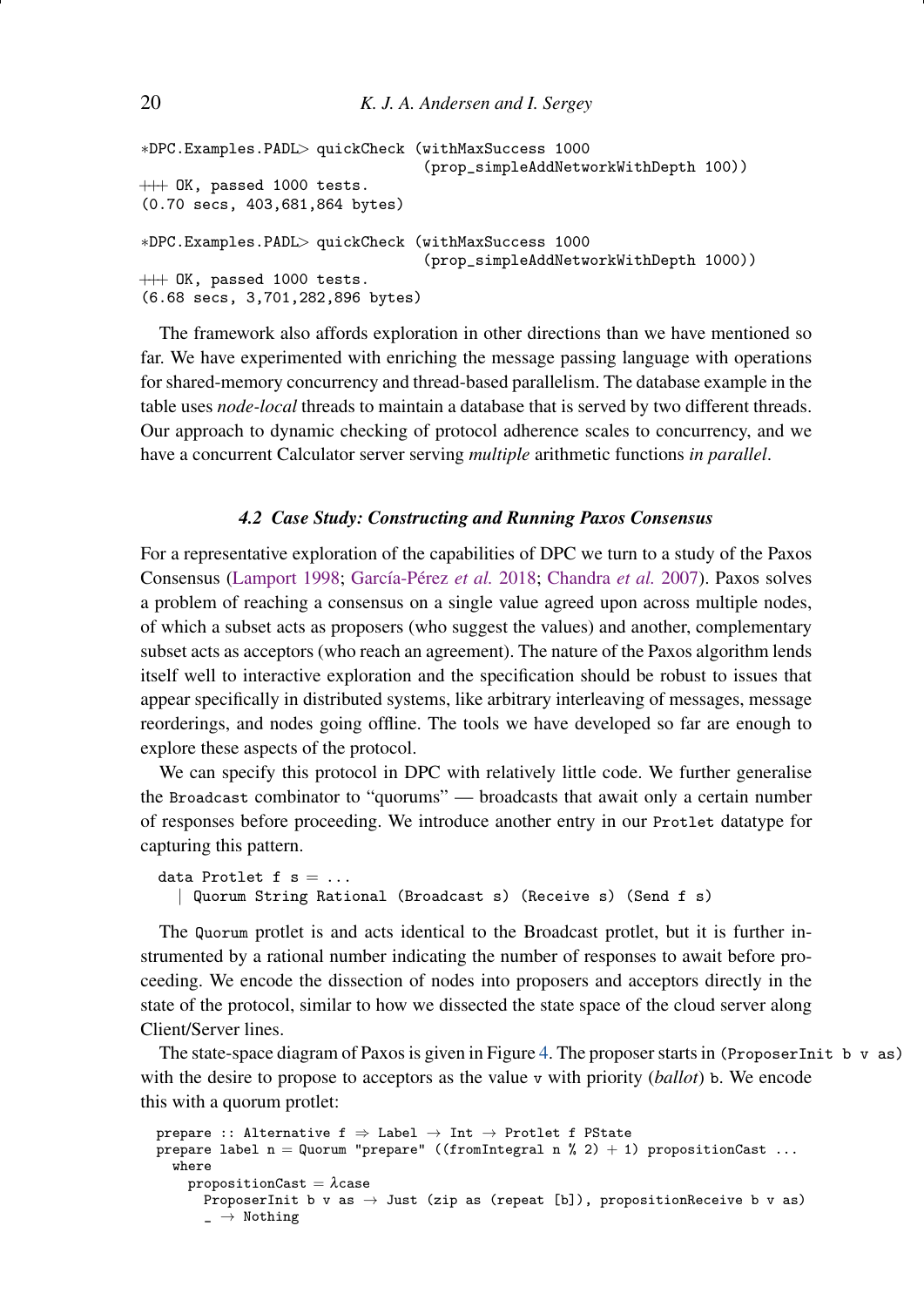<span id="page-20-1"></span>

Fig. 4: State-Transition Diagram of Paxos Consensus Protocol.

Here, prepare is parameterised by the number of participants. Hence, the protlet dictates we should wait for a majority quorum, to avoid ties in the system. The listing shows the initiation of the first broadcast as representative of the rest of the implementation. The proposer starts in a ProposerInit state, in which it initiates a broadcast poll of all as acceptors, sending its ballot b.

The second phase of the protocol is encoded as another Quorum protlet, where the proposers react to the outcome of the responses on the first polling. The phase ordering is not explicitly defined, but a deliberate consideration is made in the design of the state space: the initial state of the second phase protlet is precisely the terminal state of the first phase protlet. Phase ordering emerges from this mechanism. The interactive exploration tool can be used to explore, for instance, the robustness of the protocol with respect to crashing participants versus crashing proposers, and why a quorum size of  $(\frac{n}{2} + 1)$  acceptors is sufficient for reaching consensus.

The explored implementation demonstrates use of the *state* monad to organise the acceptor as an effectful program, and a *callback* to provide the ballot to the proposer, using features of Haskell, while retaining the benefits of the framework. Neither effect is possible to express at the protocol specification level.

# *4.3 Case Study 2: Specifying and Model Checking Two-Phased Commit*

<span id="page-20-0"></span>For a representative of the verification capabilities of DPC we turn to a study of the Two-Phase Commit protocol encoded in DISEL [\(Sergey](#page-28-1) *et al.* [2018\)](#page-28-1). There, it was properly formalized in the DISEL framework, so it translates readily to DPC. This case serves as a study of the same work done using a light-weight, formally-guided approach, as opposed to a fully formal framework.

The Two-Phase Commit state-transition diagram is given in Figure [5.](#page-21-0) The DISEL encoding of the 2PC protocol as described by Weikum  $\&$  Vossen [\(2002\)](#page-28-5) assumes a single *coordinator*, often known as a "proposer" in similar treatments, and a static collection of participants, or acceptors. The coordinator asks the participants to agree or disagree with a particular transaction, and the consensus is communicated back to the acceptors once the coordinator has tallied all votes. The state space of the nodes in the protocol is the most complicated we have studied so far: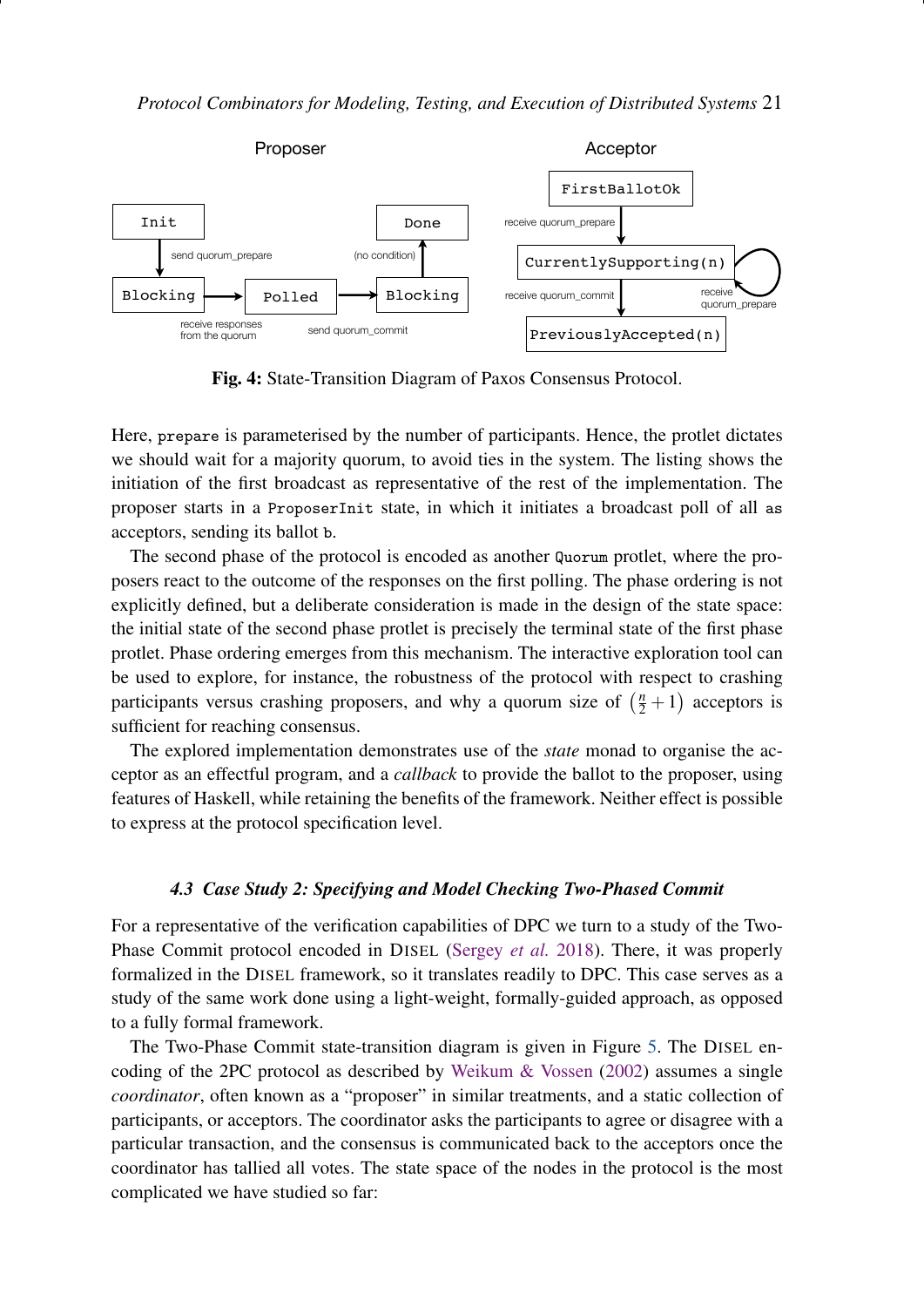<span id="page-21-0"></span>

Fig. 5: State-Transition Diagram of the Two-Phase Commit Protocol.

```
data State = CoordinatorInit [NodeID]| CoordinatorCommit [NodeID]
             | CoordinatorAbort [NodeID]
             | ParticipantInit
             | ParticipantGotRequest NodeID
             | ParticipantRespondedYes NodeID
             ParticipantRespondedNo NodeID
             | ParticipantCommit NodeID
             ParticipantAbort NodeID
```
The coordinator maintains a list of participants to poll for acceptance, and each participant records the server to respond to upon contact. The server proceeds from CoordinatorInit to either CoordinatorCommit or CoordinatorAbort depending on the outcome of the polling round, and from there back to CoordinatorInit upon sending the result of the poll to all participants. Each participant starts in the ParticipantInit state, and proceeds to ParticipantGotRequest upon being polled by a coordinator. From here it can accept or reject the request as desired, this is left up to the implementaion: it is however *specified* that it must move to ParticipantRespondedYes or ParticipantRespondedNo, respectively. From there it moves to ParticipantCommit or ParticipantAbort as appropriate when learning of the outcome of the poll at large from the coordinator.

A safety specification of the protocol is traditionally given in a form of *inductive invariant*—a property that is satisfied by the initial state of the system and is preserved by each modification it undergoes—ultimately implying that "nothing bad happens". Finding an invariant strong enough, so it would adequately capture the relevant properties system, is a work of art, and inevitably requires a human prover's assistance [\(Padon](#page-27-12) *et al.* [2016\)](#page-27-12). However, once an invariant is defined, it can be checked mechanically. Invariants are usually defined by conjoining global predicates on the states of each node without regard for the specification of the protocol. That is, they declaratively express the legal states of the *entire system* without mention of legal ways to get there.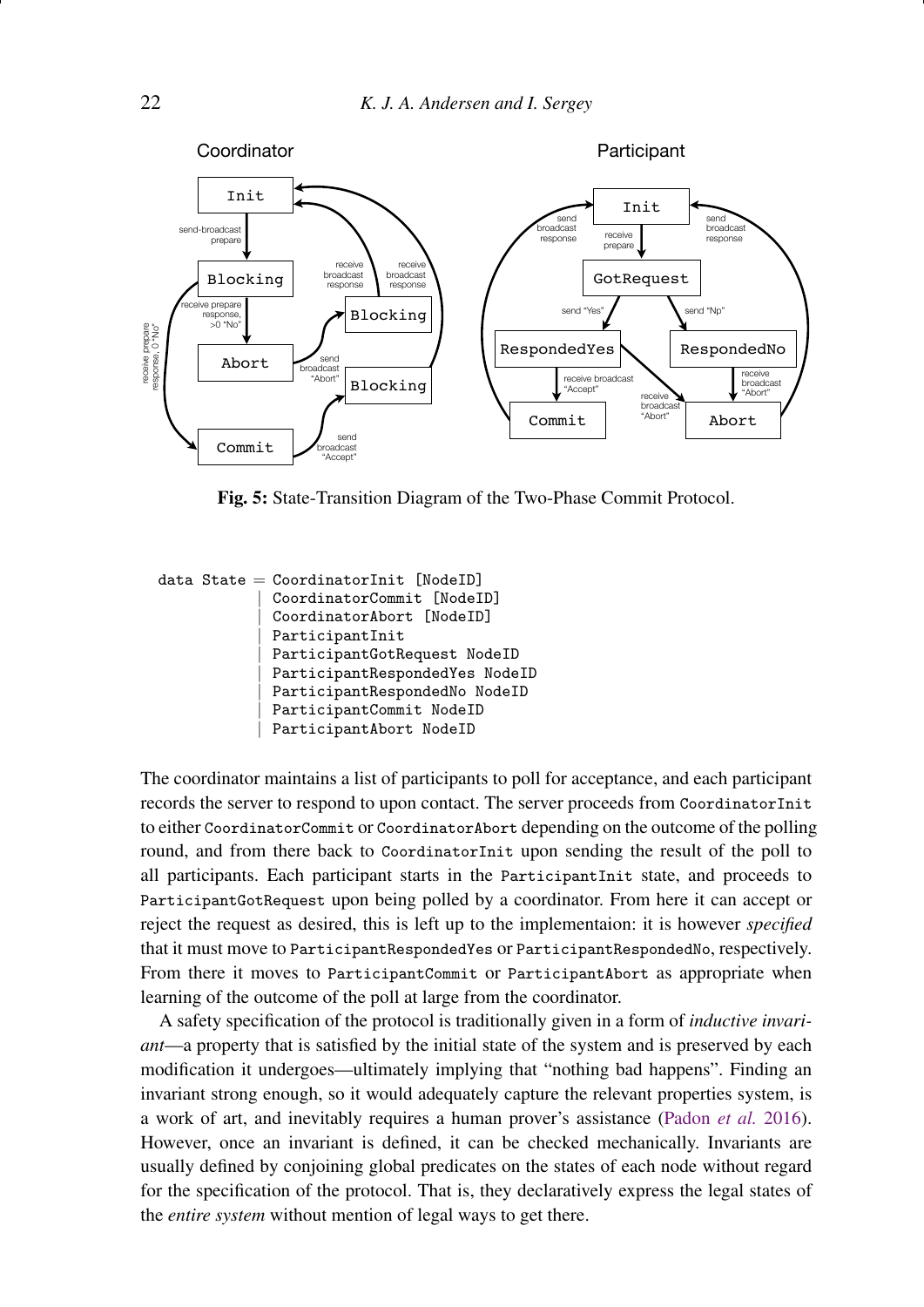Invariants in DPC are expressed as predicates on the specification level state space, and in particular, it was straight forward to adapt the Coq-formulated inductive invariant of the 2PC system to a Haskell function deciding the same property for a 2PC specification.

The invariant checker enabled by DPC appears to be a very useful tool. In this particular case we can borrow an invariant from DISEL formalization that expresses full correctness of the 2PC protocol, but it is conceivable that "smaller" properties might be of interest. For local examples, that a particular state is never entered, or that the payload of a particular state satisfies a predicate. As an example of system-wide properties, spanning multiple nodes, one can assert that no two nodes are in a particular state at once.

The entire invariant is specified as a disjunction:

```
tpcInvariant :: TPCInv
tpcInvariant = everythingInit < | > phaseOne \langle | > phaseTwo
```
The invariant asserts that all nodes in the system are either in the initial state, the started phase one or all participants have been polled and the system is in phase two. The type synonym TPCInv simply wraps the Invariant type introduced in Section [3.1,](#page-14-1) instantiated by the State type of this particular case study. The operator  $\langle | \rangle$  simply lifts boolean disjunction to the Invariant type.

Let us illustrate the implementation details of the invariant looking at the implementation the phaseOne invariant and its components.

```
phaseOne :: TPCInv
phaseOne =forCoordinator coordinatorPhaseOne <&&>
  forallParticipants participantPhaseOne
```
We here use domain specific combinators that have been built to make it convenient to refer to the nodes in the state space by their roles as opposed to their NodeID. The predicate participantPhaseOne is a large disjunction enumerating that a particular node is either in the initial state because it hasn't been polled by the coordinator; or it is in the GotRequest state because it has been polled exactly once; or it has responded yes or no, sending the appropriate messages to the coordinator:

```
participantPhaseOne :: NodeID \rightarrow TPCInvparticipantPhaseOne pt = do
  cn ← getCoordinator
  foldOr [
    runningInState ParticipantInit pt
    <&&> noMessageFromTo pt cn
    <&&> messageAt pt "Prepare__Broadcast" [] cn,
    runningInState (ParticipantGotRequest cn) pt
    <&&> noOutstandingMessagesBetween pt cn,
    runningInState (ParticipantRespondedYes cn) pt
    <&&> noMessageFromTo cn pt
    <&&> messageAt cn "Prepare__Response" [1] pt,
    runningInState (ParticipantRespondedNo cn) pt
    <&&> noMessageFromTo cn pt
    <&&> messageAt cn "Prepare__Response" [0] pt
    ]
```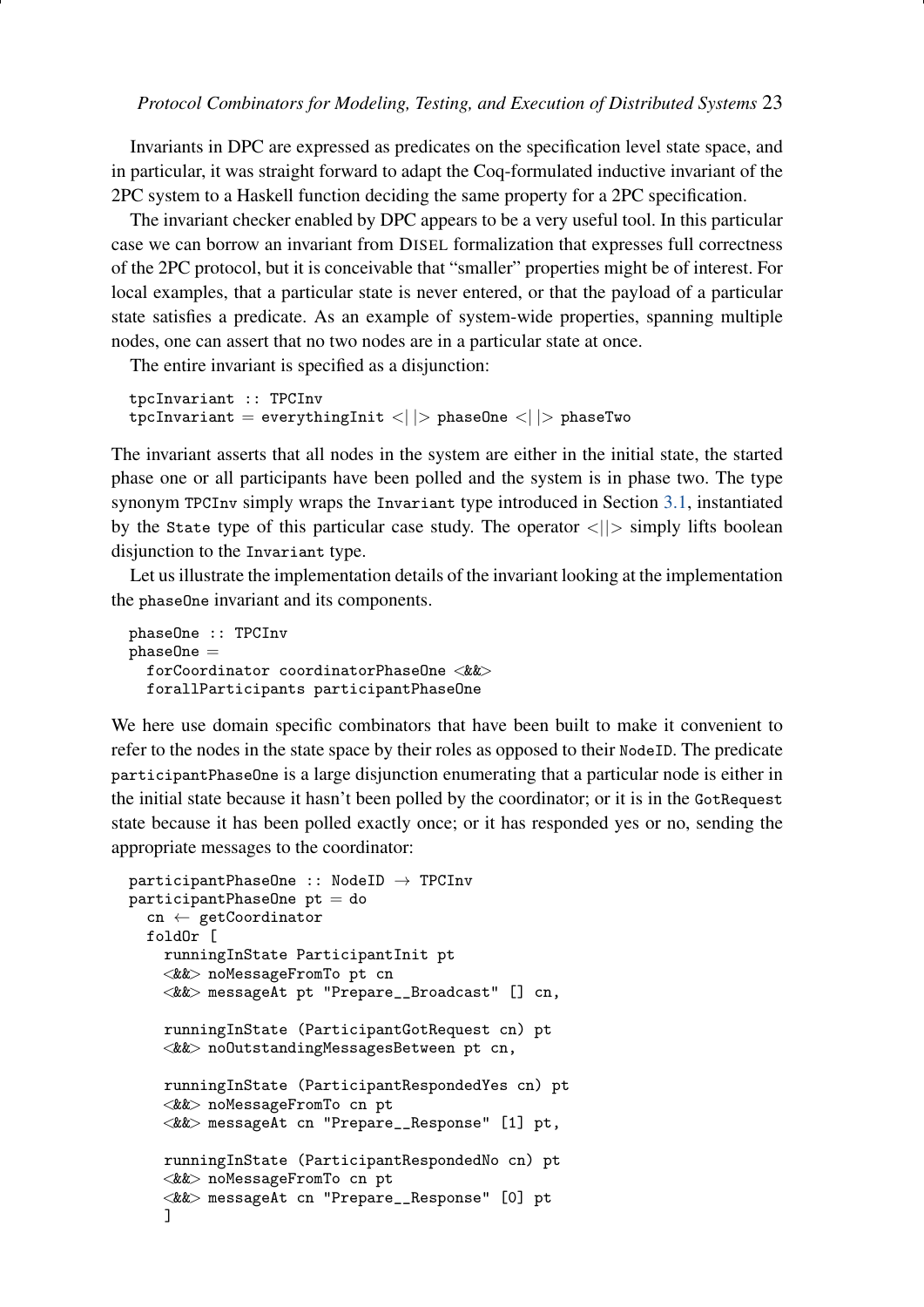The utility predicates like noMessageFromTo are "primitives" provided by the Invariant library that are reusable across specifications. They express general properties like state of the message soup pertaining to a particular node or set of nodes.

With an invariant like this in hand, we can check that the specification satisfies this property at every step, *i.e.*, that the invariant is *inductive*:

 $>$  checkInvariantTraces tpcInvariant initNetworkMetadata . take 15 \$ simulateNetworkTraces initNetwork

#### Nothing

What we see is exhaustive bounded model checking of the specification: the trace enumeration via simulateNetworkTraces evolves the network in a breadth-first manner, returning a list of frontiers, while checkInvariantTraces iterates through this "tree" and ensures that the supplied invariant is never violated. Additionally, it is supplied with protocol specific meta-data, some global context accessible to the invariant, which in this case includes the assignment of roles in the protocol to the node identifiers used in initNetwork.

Here, we look 15 frontiers deep, a grossly exponential number of states, but enough for the protocol to have run at least once.

While by no means a wild feat of engineering, this brings hard verification to a very lightweight toolkit at very little cost to developers of algorithms. By comparison, the equivalent *formal* verification in DISEL is more than 2,000 lines of definitions and well-formedness property proofs, not counting the invariant itself, *before* the formalization begins any proofwork. Here, we start exploring the behaviour and nuances of the protocol of interest in as little as 75 lines in the case of 2PC.

#### 5 Related Work

Declarative programming for distributed systems. In the past five years, several works were published proposing mechanised formalisms for verification of distributed protocols, both in synchronous [\(Dragoi](#page-26-3) *et al.* [2016\)](#page-26-3) and asynchronous setting [\(Sergey](#page-28-1) *et al.* [2018;](#page-28-1) [Wilcox](#page-28-3) *et al.* [2015\)](#page-28-3). All those frameworks allow for executable implementations, yet the encoding overhead is prohibitively high, and no abstractions for specific interaction patterns are provided in any of them. Most of the DSLs for distributed systems we are aware of are implemented by means of extracting code rather than by means of a shallow DSL embedding [\(Killian](#page-27-13) *et al.* [2007;](#page-27-13) Liu *[et al.](#page-27-14)* [2012;](#page-27-14) [Leonini](#page-27-15) *et al.* [2009\)](#page-27-15). MACE [\(Killian](#page-27-13) *et al.* [2007\)](#page-27-13), a C++ language extension and source-to-source compiler, provides a suite of tools for generating and model checking distributed systems. DISTALGO (Liu *[et al.](#page-27-14)* [2012\)](#page-27-14) and SPLAY [\(Leonini](#page-27-15) *et al.* [2009\)](#page-27-15) extract implementations from protocol descriptions.

In a recent work, [Brady](#page-26-10) [\(2017\)](#page-26-10) has described a discipline for protocol-aware programming in IDRIS, in which adherence of an implementation to a protocol is ensured by the host language's dependent type system, similarly to DISEL, but in a more lightweight form. [Brady'](#page-26-10)s approach allows for static verification of distributed interactions by using dependent types for constraining *peer-to-peer* communication. However, this design also makes it difficult to provide dedicated combinators for specific *one-to-many* or *many-tomany* communications patterns, *e.g.*, broadcasts or quorums, which would retain the same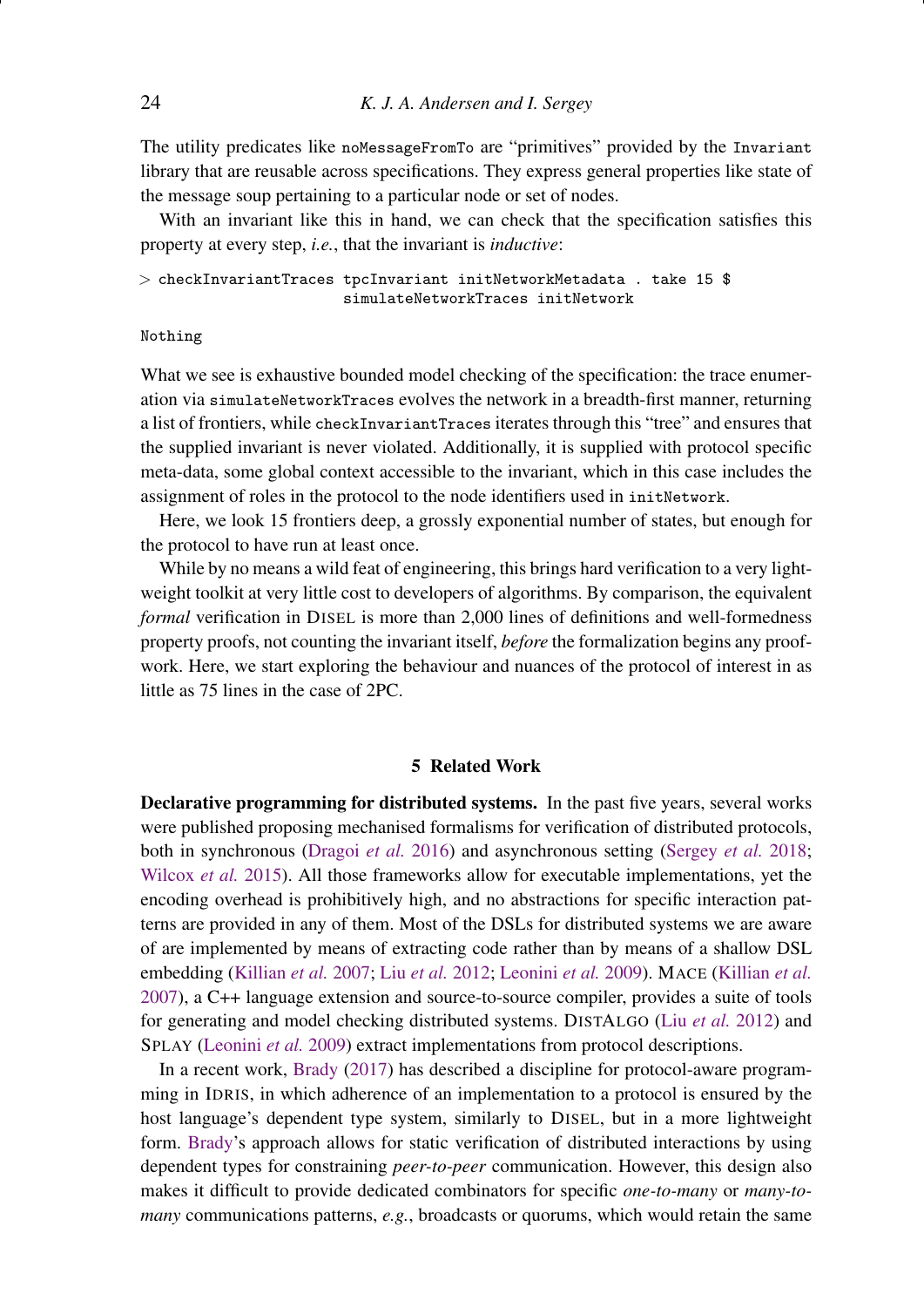static safety guarantees. Those combinators are possible to implement in DPC due to our framework's less restrictive typing discipline and focus on run-time verification.

Similarly to our DPC-based language for defining protocol combinators, the P programming language by [Desai](#page-26-11) *et al.* [\(2013\)](#page-26-11) has been introduced as a way to facilitate modular construction of distributed systems. In P, a program is a collection of machines. Machines communicate with each other asynchronously through events. In order to implement a protocol, the programmer must specify the structure of the machines and events. P programs can be verified via the built-in PTESTER tool, and are compiled to C as a executables. Therefore, P approach introduces a gap between the verified and the executable artifacts.

More recently, the MODP system [\(Desai](#page-26-12) *et al.* [2018\)](#page-26-12) has been built on top of it. MODP is an extension of P, which allows for more complex programs to be built. In MODP, users can implement systems as individual modules, and combine them into a larger module *horizontally*, *i.e.*, by means of DISEL-style Rely-Guarantee-based composition [\(Jones](#page-27-16) [1983\)](#page-27-16). While similar in spirit to DPC, MODP's composition framework appears to be more *coarse-grained* then what we have described. For instance, even though MODP has been used to define and test a version of Paxos, it is not clear how to implement a in it a combinator such as our Quorum, which can be reused across multiple protocols.

Behavioural Types and Dynamic Contracts. Related to our work are the recent approaches for the dynamic verification of message-passing distributed systems based on session types, which make use of contracts and runtime monitors [\(Melgratti & Padovani](#page-27-17) [2017;](#page-27-17) [Gommerstadt](#page-26-13) *et al.* [2018\)](#page-26-13). For instance, the *chaperone contracts* by [Melgratti &](#page-27-17) [Padovani](#page-27-17) [\(2017\)](#page-27-17) allow to impose dynamic checks, in the style of [Findler & Felleisen](#page-26-14) [\(2002\)](#page-26-14), on the contents of the messages transmitted between the processes, providing a corresponding *blame calculus* to detect faulty processes at runtime. The work by [Gom](#page-26-13)[merstadt](#page-26-13) *et al.* [\(2018\)](#page-26-13) defines dynamic contracts that are more expressive with regard to a number of properties that can check for a message-passing communication. Similarly to monitors, they can establish that the communication abides by the constraints imposed by the protocol by inspecting the contents of the messages. Instrumented with internal state Gommerstadt *et al.*'s concurrent contracts are even capable of dynamically checking properties of data being transferred, for instance, checking that the integer responses to a series of requests come in an ascending order. While DPC take an intrinsic approach to defining the behaviour, enforcing the crucial state invariants *by construction*, the concurrent contracts take a more extrinsic perspective, being ascribed to an already defined implementation as additional checks. Furthermore, in their dynamic checks, concurrent contracts and monitors are limited to the data, which is locally available to a process. In contrast, for the purpose of debugging and model checking, DPC allows to declare and check global invariants of the entire system, which span the state of multiple concurrently operating nodes (as in the case study from Section [4.3\)](#page-20-0).

In the nomenclature by [Ancona](#page-26-15) *et al.* [\(2016\)](#page-26-15), DPC provide a *top-down* approach for specification and implementation of correct-by-construction distributed systems, similarly to multi-party session types and choreographies (Hüttel *et al.* [2016\)](#page-26-16). That is, once a global description of the system's behavior is specified the local implementations of individual nodes are derived from it. An opposite *bottom-up* approach, in which the system's properties are derived from the definitions of its individual components (Lange  $\&$  Tuosto [2012\)](#page-27-18),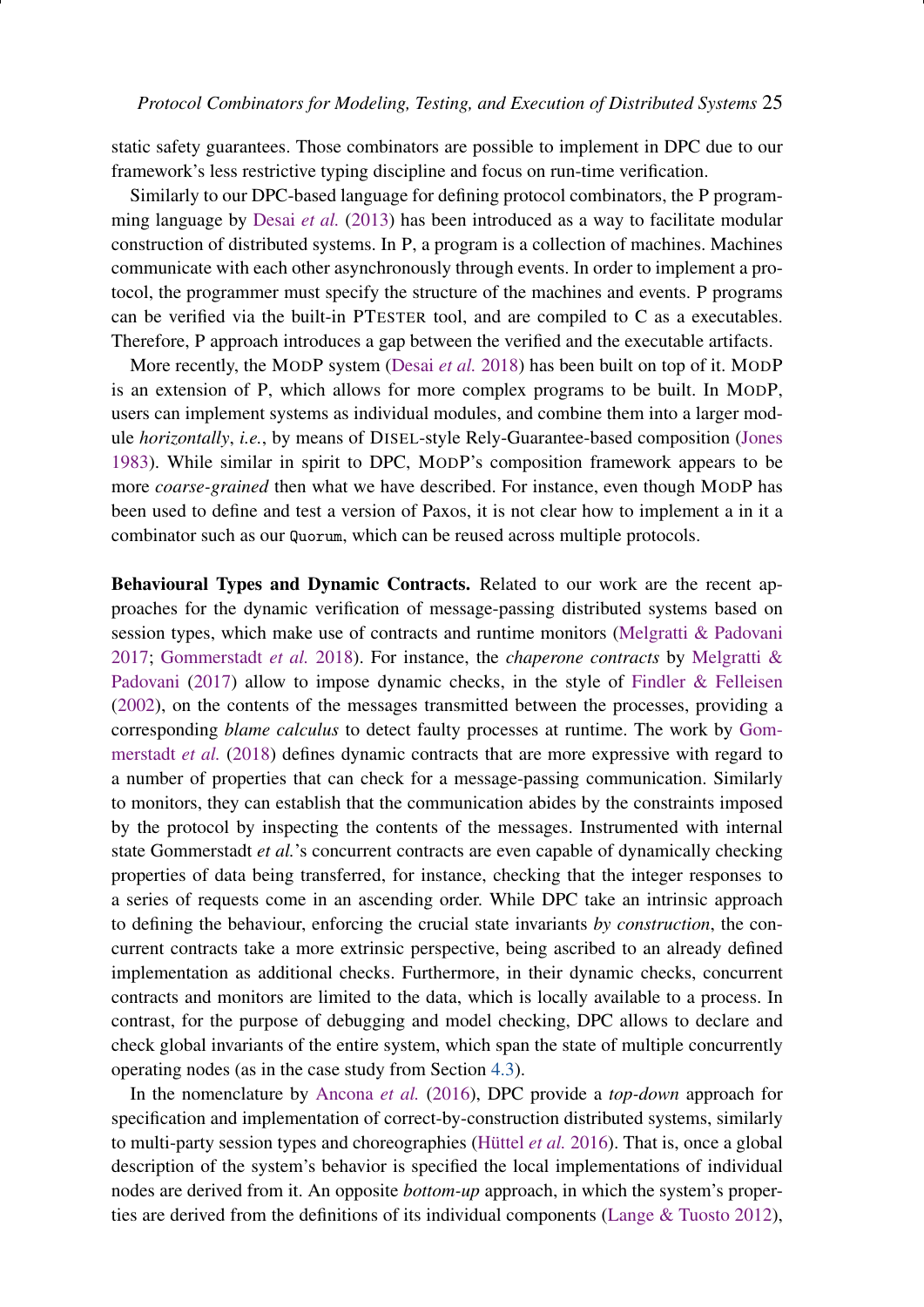corresponds to deductive verification [\(Hawblitzel](#page-26-2) *et al.* [2015\)](#page-26-2), and is typically adopted for the systems, whose implementation is, to the large extent fixed and is not evolving.

While the DISEL's take on verification combines both top-down and bottom-up approaches, DPC focuses on the former one as a way to ensure the resulting system's correctness by construction. Our rationale for following the top-down approach was to encourage the system's designers to think about the system's properties and invariants upfront, before implementing the low-level details. By taking a bottom-up approach for our goals (by *e.g.*, deriving specifications from implementations that are still in the development) we would risk to introduce noticeable overheads due to the need to revise already implemented components that do not compose well.

Relation to DISEL. DPC's protlets adapt DISEL's protocols, that are phrased exclusively in terms of *low-level*send/receive commands, which should be instrumented with protocolspecific logic for each new construction. While it is possible to derive DPC's protlets in DISEL, extracting them and ascribing them suitable types requires large annotation overhead. To wit, only the protocol description for Two-Phase Commit in DISEL takes nearly 400 LOC of Coq, while the *entire* protocol, implementation *and* invariant for 2PC in DPC take only 243 LOC of Haskell. We believe that providing a concise reusable specification to advanced DPC protlets, such as Quorum, allowing for verification of, *e.g.*, Paxos, would be an interesting research challenge by itself.

The idea of exploiting random exploration of process interleavings in asynchrounous settings in general is not a new one. For instance, generating and controlling schedules of execution have been central in lines of work surrounding concurrency errors in web applications [\(Adamsen](#page-25-0) *et al.* [2017\)](#page-25-0). We here similarly demonstrate the applicability of the approach in a lightweight framework inspired by a program logic.

#### 6 Conclusion and Future Work

Declarative programming over distributed protocols is possible and, we believe, can lead to new insights, such as better understanding on how to structure systems implementations. Even though there are several known limitations to the design of DPC (for instance, in order to define new combinators, one needs to extend Protlet), we consider our approach beneficial and illuminating for the purposes of prototyping, exploration, and teaching distributed system design. In the future, we are going to explore the opportunities, opened by DPC, for randomised protocol testing and lightweight verification with refinement types.

Acknowledgements. We thank the JFP referees for their many helpful suggestions that helped to improve the presentation of the paper. Ilya Sergey's work has been supported by the grant of Singapore NRF National Satellite of Excellence in Trustworthy Software Systems (NSoE-TSS) and by Crystal Centre at NUS School of Computing.

#### References

<span id="page-25-0"></span>Adamsen, Christoffer Quist, Møller, Anders, Karim, Rezwana, Sridharam, Manu, Tip, Frank, & Sen, Koushik. (2017). Repairing event race errors by controlling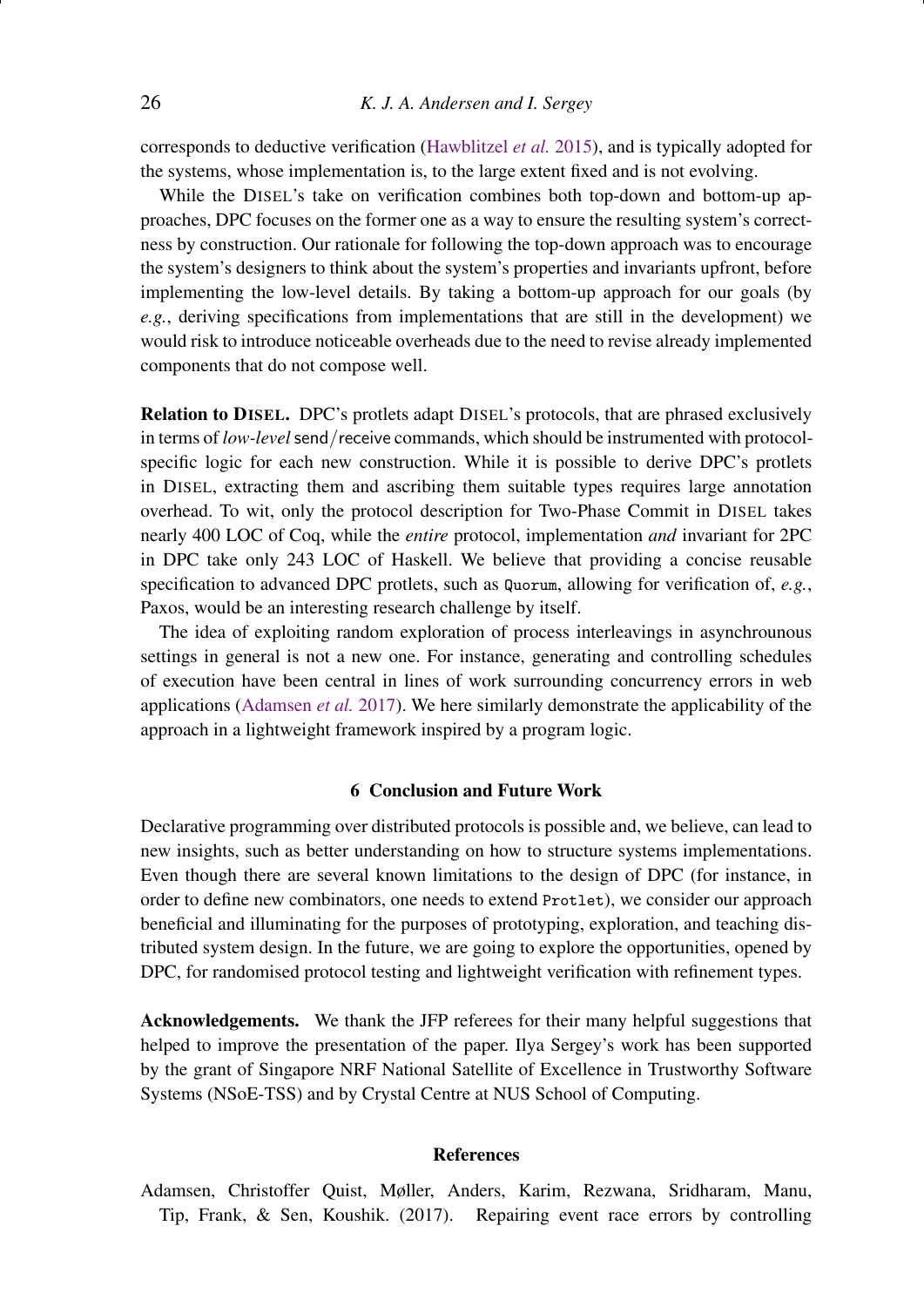*Protocol Combinators for Modeling, Testing, and Execution of Distributed Systems* 27

nondeterminism. *Pages 289–299 of: ICSE*. ACM.

- <span id="page-26-15"></span>Ancona, Davide, Bono, Viviana, Bravetti, Mario, Campos, Joana, Castagna, Giuseppe, Denielou, Pierre-Malo, Gay, Simon J., Gesbert, Nils, Giachino, Elena, Hu, Raymond, ´ Johnsen, Einar Broch, Martins, Francisco, Mascardi, Viviana, Montesi, Fabrizio, Neykova, Rumyana, Ng, Nicholas, Padovani, Luca, Vasconcelos, Vasco T., & Yoshida, Nobuko. (2016). Behavioral types in programming languages. *Foundations and trends in programming languages*, 3(2-3), 95–230.
- <span id="page-26-0"></span>Andersen, Kristoffer Just Arndal, & Sergey, Ilya. (2019a). Distributed protocol combinators. *Pages 169–186 of: PADL*. LNCS, vol. 11372. Springer.
- <span id="page-26-8"></span>Andersen, Kristoffer Just Arndal, & Sergey, Ilya. (2019b). *Distributed protocol combinators: Implementation*. <https://doi.org/10.5281/zenodo.3902686>.
- <span id="page-26-10"></span>Brady, Edwin. (2017). Type-driven development of concurrent communicating systems. *Computer science (AGH)*, 18(3).
- <span id="page-26-1"></span>Chandra, Tushar, Griesemer, Robert, & Redstone, Joshua. (2007). Paxos made live: an engineering perspective. *Pages 398–407 of: PODC*. ACM.
- <span id="page-26-5"></span>Claessen, Koen, & Hughes, John. (2011). Quickcheck: a lightweight tool for random testing of haskell programs. *Acm sigplan notices*, 46(4), 53–64.
- <span id="page-26-4"></span>Coq Development Team. (2020). *The Coq Proof Assistant Reference Manual*. Available from <http://coq.inria.fr>.
- <span id="page-26-11"></span>Desai, Ankush, Gupta, Vivek, Jackson, Ethan K., Qadeer, Shaz, Rajamani, Sriram K., & Zufferey, Damien. (2013). P: safe asynchronous event-driven programming. *Pages 321– 332 of: PLDI*. ACM.
- <span id="page-26-12"></span>Desai, Ankush, Phanishayee, Amar, Qadeer, Shaz, & Seshia, Sanjit. (2018). Compositional Programming and Testing of Dynamic Distributed Systems. *PACMPL*, 2(OOPSLA), 159:1–159:30.
- <span id="page-26-7"></span>Dinsdale-Young, Thomas, Dodds, Mike, Gardner, Philippa, Parkinson, Matthew J., & Vafeiadis, Viktor. (2010). Concurrent Abstract Predicates. *Pages 504–528 of: ECOOP*. LNCS, vol. 6183. Springer.
- <span id="page-26-3"></span>Dragoi, Cezara, Henzinger, Thomas A., & Zufferey, Damien. (2016). PSync: a partially synchronous language for fault-tolerant distributed algorithms. *Pages 400–415 of: POPL*. ACM.
- <span id="page-26-14"></span>Findler, Robert Bruce, & Felleisen, Matthias. (2002). Contracts for higher-order functions. *Pages 48–59 of: ICFP*. ACM.
- <span id="page-26-9"></span>García-Pérez, Álvaro, Gotsman, Alexey, Meshman, Yuri, & Sergey, Ilya. (2018). Paxos Consensus, Deconstructed and Abstracted. *Pages 912–939 of: ESOP*. LNCS, vol. 10801. Springer.
- <span id="page-26-13"></span>Gommerstadt, Hannah, Jia, Limin, & Pfenning, Frank. (2018). Session-typed concurrent contracts. *Pages 771–798 of: ESOP*. LNCS, vol. 10801. Springer.
- <span id="page-26-6"></span>Gray, James N. (1978). Notes on data base operating systems. *Pages 393–481 of: In Operating Systems*. Springer.
- <span id="page-26-2"></span>Hawblitzel, Chris, Howell, Jon, Kapritsos, Manos, Lorch, Jacob R., Parno, Bryan, Roberts, Michael L., Setty, Srinath T. V., & Zill, Brian. (2015). IronFleet: proving practical distributed systems correct. *Pages 1–17 of: SOSP*. ACM.
- <span id="page-26-16"></span>Hüttel, Hans, Lanese, Ivan, Vasconcelos, Vasco T., Caires, Luís, Carbone, Marco, Deniélou, Pierre-Malo, Mostrous, Dimitris, Padovani, Luca, Ravara, António, Tuosto,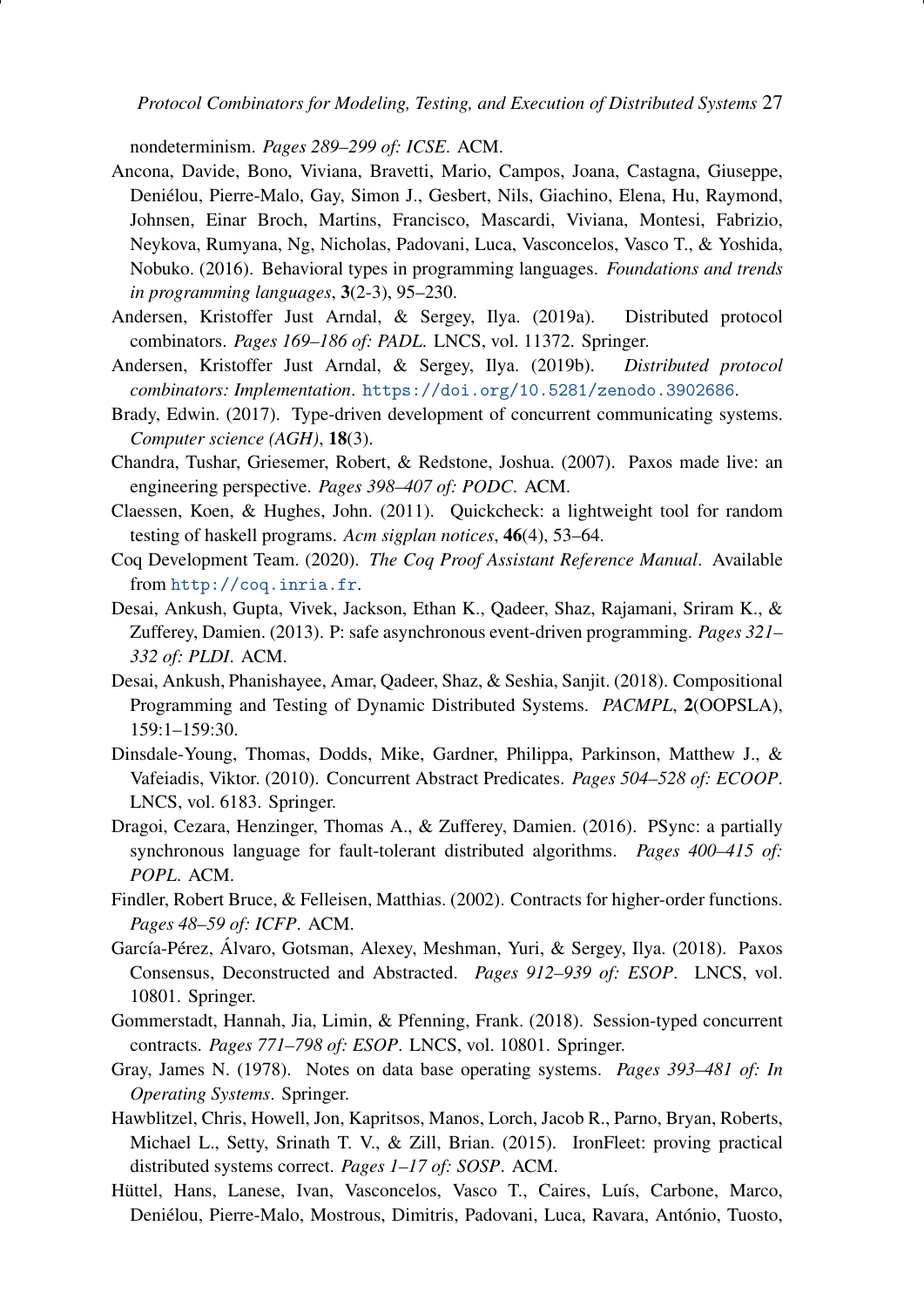Emilio, Vieira, Hugo Torres, & Zavattaro, Gianluigi. (2016). Foundations of session types and behavioural contracts. *ACM comput. surv.*, 49(1), 3:1–3:36.

- <span id="page-27-16"></span>Jones, Cliff B. (1983). Tentative steps toward a development method for interfering programs. *Acm transactions on programming languages and systems*, 5(4), 596–619.
- <span id="page-27-13"></span>Killian, Charles Edwin, Anderson, James W., Braud, Ryan, Jhala, Ranjit, & Vahdat, Amin M. (2007). Mace: Language support for building distributed systems. *Pages 179–188 of: PLDI*. ACM.
- <span id="page-27-4"></span>Kleppmann, Martin. 2016 (Feb). *How to do distributed locking*. [https://martin.](https://martin.kleppmann.com/2016/02/08/how-to-do-distributed-locking.html) [kleppmann.com/2016/02/08/how-to-do-distributed-locking.html](https://martin.kleppmann.com/2016/02/08/how-to-do-distributed-locking.html).
- <span id="page-27-10"></span>Krogh-Jespersen, Morten, Timany, Amin, Ohlenbusch, Marit Edna, Gregersen, Simon Oddershede, & Birkedal, Lars. (2020). Aneris: A mechanised logic for modular reasoning about distributed systems. *Pages 336–365 of: ESOP*. LNCS, vol. 12075. Springer.
- <span id="page-27-5"></span>Lamport, Leslie. (1998). The Part-Time Parliament. *ACM toplas*, 16(2), 133–169.
- <span id="page-27-6"></span>Lamport, Leslie. (2001). *Paxos made simple*.
- <span id="page-27-8"></span>Lamport, Leslie, & Schneider, Fred B. (1985). Formal foundation for specification and verification. *Pages 203–285 of: Distributed Systems: Methods and Tools for Specification, An Advanced Course*. LNCS, vol. 190. Springer.
- <span id="page-27-7"></span>Lampson, Butler W. (1996). How to build a highly available system using consensus. *WDAG*.
- <span id="page-27-18"></span>Lange, Julien, & Tuosto, Emilio. (2012). Synthesising Choreographies from Local Session Types. *Pages 225–239 of: CONCUR*. LNCS, vol. 7454. Springer.
- <span id="page-27-15"></span>Leonini, Lorenzo, Riviere, Etienne, & Felber, Pascal. (2009). SPLAY: distributed systems evaluation made simple (or how to turn ideas into live systems in a breeze). *Pages 185–198 of: NSDI*. USENIX Association.
- <span id="page-27-9"></span>Liang, Sheng, Hudak, Paul, & Jones, Mark P. (1995). Monad transformers and modular interpreters. *Pages 333–343 of: POPL*. ACM Press.
- <span id="page-27-14"></span>Liu, Yanhong A., Stoller, Scott D., Lin, Bo, & Gorbovitski, Michael. (2012). From clarity to efficiency for distributed algorithms. *Pages 395–410 of: OOPSLA*. ACM.
- <span id="page-27-17"></span>Melgratti, Hernán C., & Padovani, Luca. (2017). Chaperone contracts for higher-order sessions. *Proc. ACM program. lang.*, 1(ICFP), 35:1–35:29.
- <span id="page-27-1"></span>Nanevski, Aleksandar, Morrisett, Greg, Shinnar, Avi, Govereau, Paul, & Birkedal, Lars. (2008). Ynot: Dependent types for imperative programs. *Pages 229–240 of: ICFP*.
- <span id="page-27-0"></span>Newcombe, Chris, Rath, Tim, Zhang, Fan, Munteanu, Bogdan, Brooker, Marc, & Deardeuff, Michael. (2015). How Amazon web services uses formal methods. *Commun. ACM*, 58(4).
- <span id="page-27-2"></span>O'Hearn, Peter W., Reynolds, John C., & Yang, Hongseok. (2001). Local reasoning about programs that alter data structures. *CSL*. LNCS, vol. 2142. Springer.
- <span id="page-27-12"></span>Padon, Oded, McMillan, Kenneth L., Panda, Aurojit, Sagiv, Mooly, & Shoham, Sharon. (2016). Ivy: safety verification by interactive generalization. *Pages 614–630 of: PLDI*. ACM.
- <span id="page-27-11"></span>Pfenning, Frank, & Elliott, Conal. (1988). Higher-order abstract syntax. *Pages 199–208 of: PLDI*. ACM.
- <span id="page-27-3"></span>Pˆırlea, George, & Sergey, Ilya. (2018). Mechanising blockchain consensus. *Pages 78–90 of: CPP*. ACM.